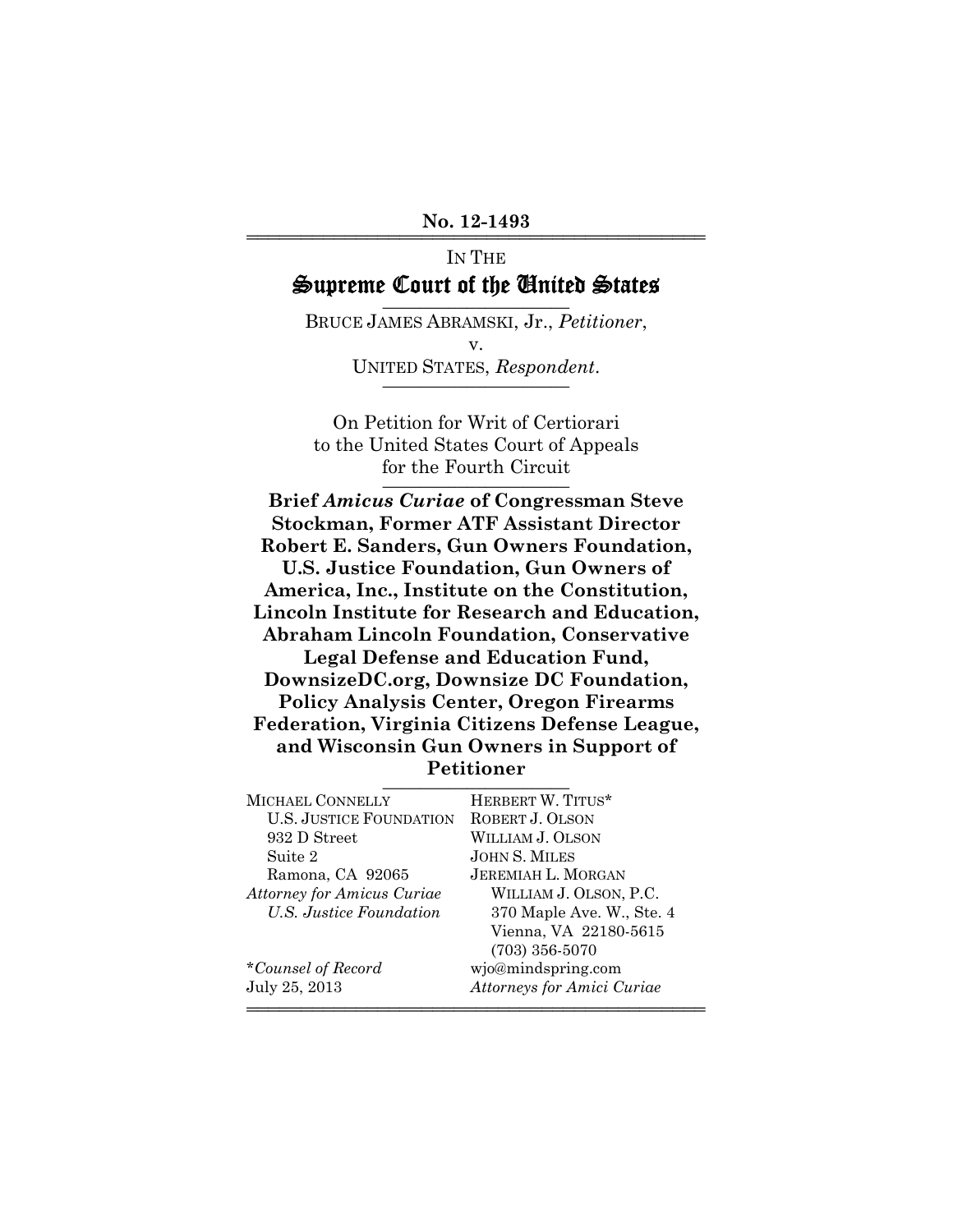## **TABLE OF CONTENTS**

Page

| INTEREST OF THE AMICI CURIAE<br>1                                                                                                                                                                                                                                                                                                                  |
|----------------------------------------------------------------------------------------------------------------------------------------------------------------------------------------------------------------------------------------------------------------------------------------------------------------------------------------------------|
| STATEMENT OF FACTS $\ldots \ldots \ldots \ldots \ldots \ldots \ldots 2$                                                                                                                                                                                                                                                                            |
| SUMMARY OF ARGUMENT<br>5                                                                                                                                                                                                                                                                                                                           |
| ARGUMENT                                                                                                                                                                                                                                                                                                                                           |
| THE PETITION SHOULD BE GRANTED BECAUSE<br>IT RAISES COMPELLING CONCERNS ABOUT THE<br><b>ADMINISTRATION OF THE NATIONAL INSTANT</b><br>BACKGROUND CHECK SYSTEM THAT HAVE NOT<br>BEEN, BUT SHOULD BE, SETTLED BY THIS<br>6<br>A. The ATF "Straw Purchase" Doctrine<br>Upon Which Abramski's Conviction<br>Rests Conflicts with Both Statute and<br>6 |
| B. The ATF Form 4473's Question 11.a.<br>and Instructions Are Misleading and<br>Confusing, Creating a Trap for the<br>13<br>Unwary                                                                                                                                                                                                                 |
| C. The Form 4473 Distinction Between a<br>Third Party Gift and a Third Party<br>Purchase is Arbitrary and Capricious<br>17                                                                                                                                                                                                                         |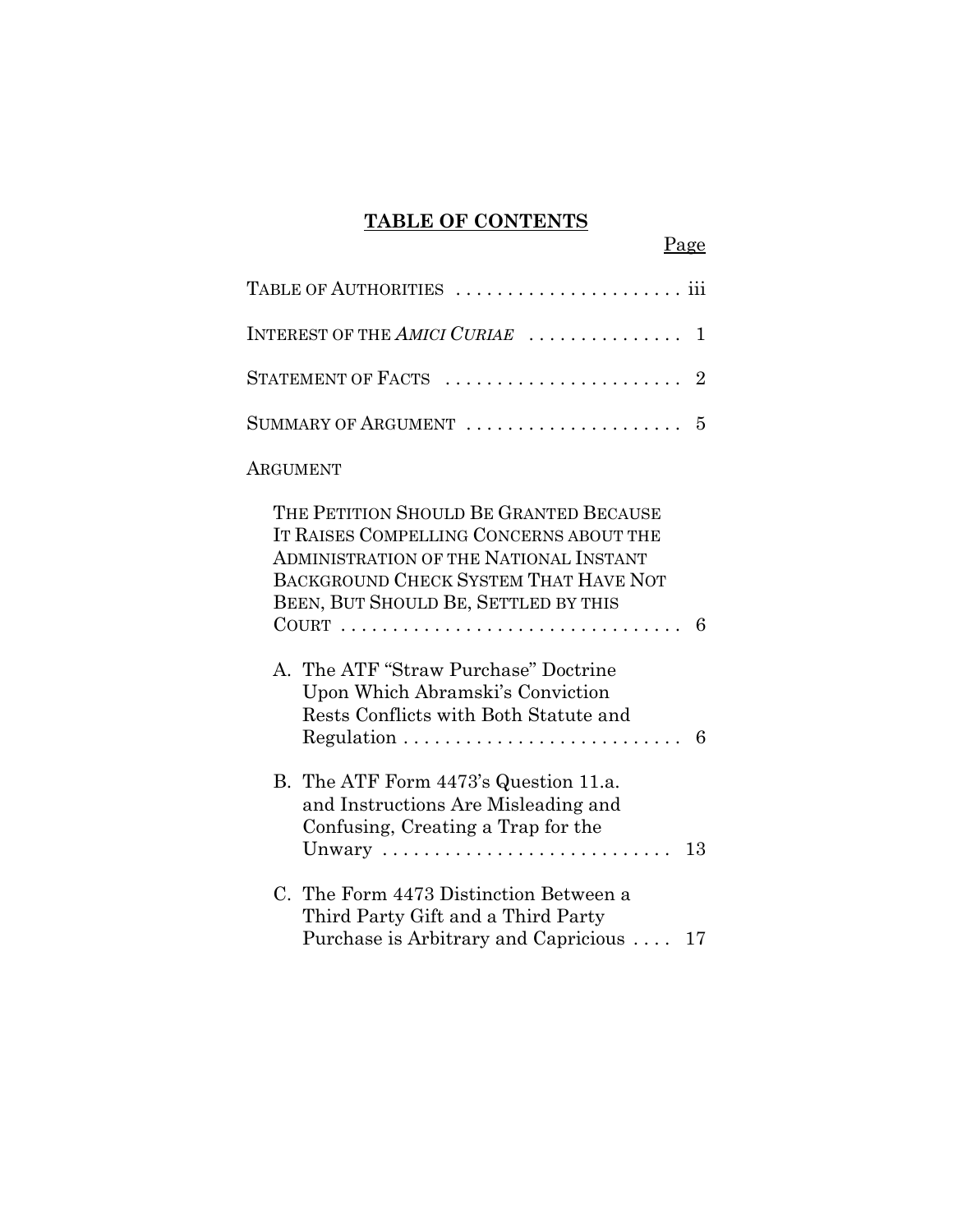| D. Congress Has Not Enacted Any Law<br>Authorizing the Prevention of Straw<br>Purchases of Firearms From Licensed |    |
|-------------------------------------------------------------------------------------------------------------------|----|
| E. Congress Has Thus Far Declined to Enact<br>the ATF "Straw Purchase" Doctrine into<br>Law                       | 22 |
|                                                                                                                   |    |

ii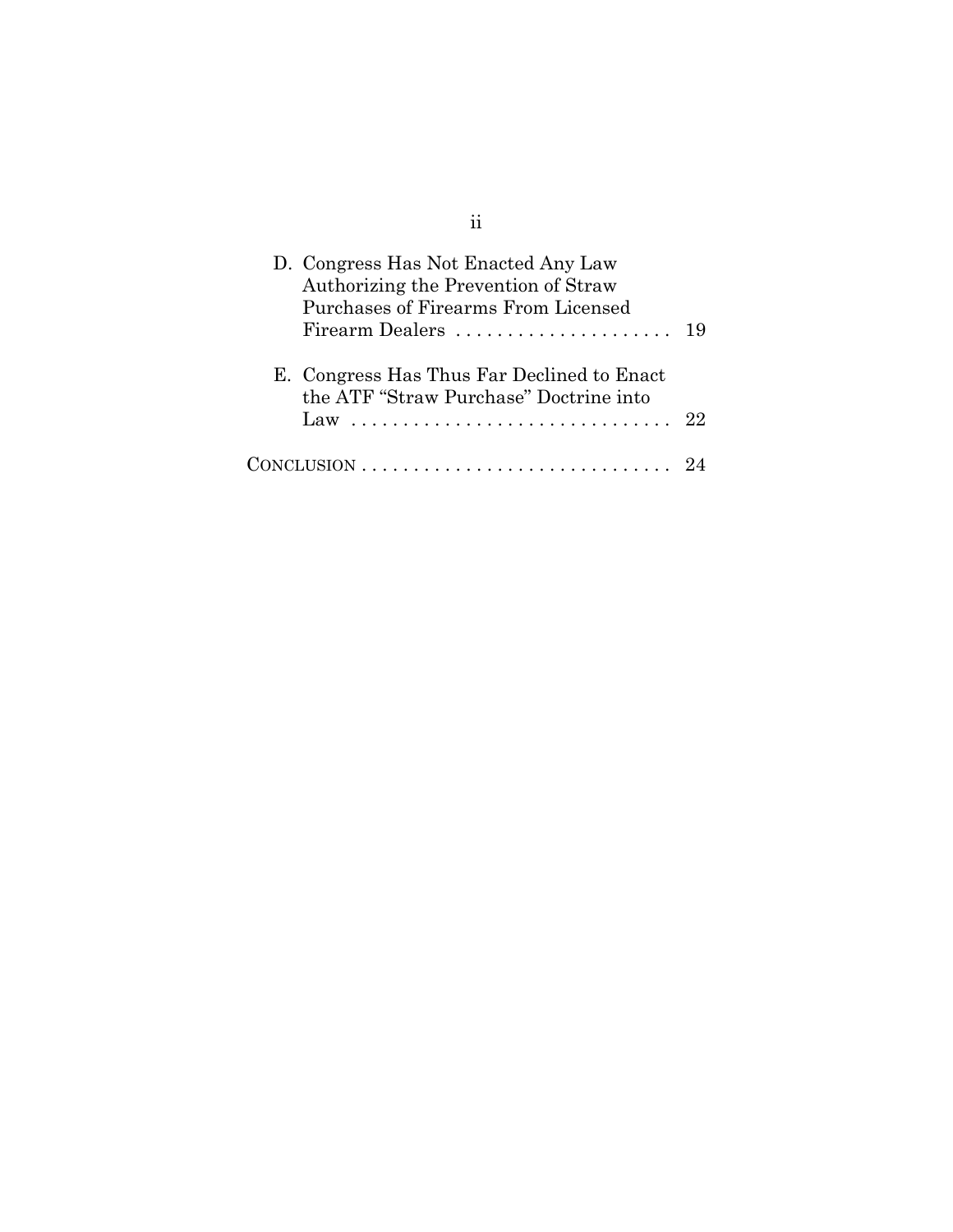# **TABLE OF AUTHORITIES**

| U.S. CONSTITUTION                                                                                    |
|------------------------------------------------------------------------------------------------------|
|                                                                                                      |
|                                                                                                      |
| <b>STATUTES</b>                                                                                      |
| $18 \text{ U.S.C.} \S 921(a) \ldots \ldots \ldots \ldots \ldots \ldots \ldots \ldots 11$             |
| $18 \text{ U.S.C. } § 922(a)(6) \dots \dots \dots \dots \dots \dots \dots \dots \dots \dots \dots 3$ |
|                                                                                                      |
| $18 \text{ U.S.C.} \S 922(t)(1) \dots \dots \dots \dots \dots \quad 8, 11, 12, 20$                   |
| $18 \text{ U.S.C.} \S 924(a)(1)(A) \dots \dots \dots \dots \dots \dots \dots \quad 3$                |
| $18 \text{ U.S.C. } § 924(a)(2) \dots \dots \dots \dots \dots \dots \dots \dots \dots \dots 3$       |
|                                                                                                      |
| Public Law 103-159, 107 Stat. 1541 (Nov. 30,                                                         |
| 10                                                                                                   |
|                                                                                                      |
| <b>REGULATIONS</b>                                                                                   |
|                                                                                                      |
|                                                                                                      |
|                                                                                                      |
|                                                                                                      |
|                                                                                                      |
|                                                                                                      |
|                                                                                                      |
| CASES                                                                                                |
| <u>D.C.</u> v. <u>Heller</u> , 554 U.S. 570 (2008)<br>17                                             |
| Lamie v. United States Trust, 540 U.S. 526                                                           |
| 21                                                                                                   |
| <u>Perrin</u> v. United States, 444 U.S. 37 (1979)<br>11                                             |
| United States v. Costello, 666 F.3d 1040 (7th                                                        |
|                                                                                                      |
| United States v. Dollar, 25 F. Supp. 2d 1320                                                         |
| $(N.D. Ala. 1998) \ldots \ldots \ldots \ldots \ldots \ldots \ldots$<br>23                            |

iii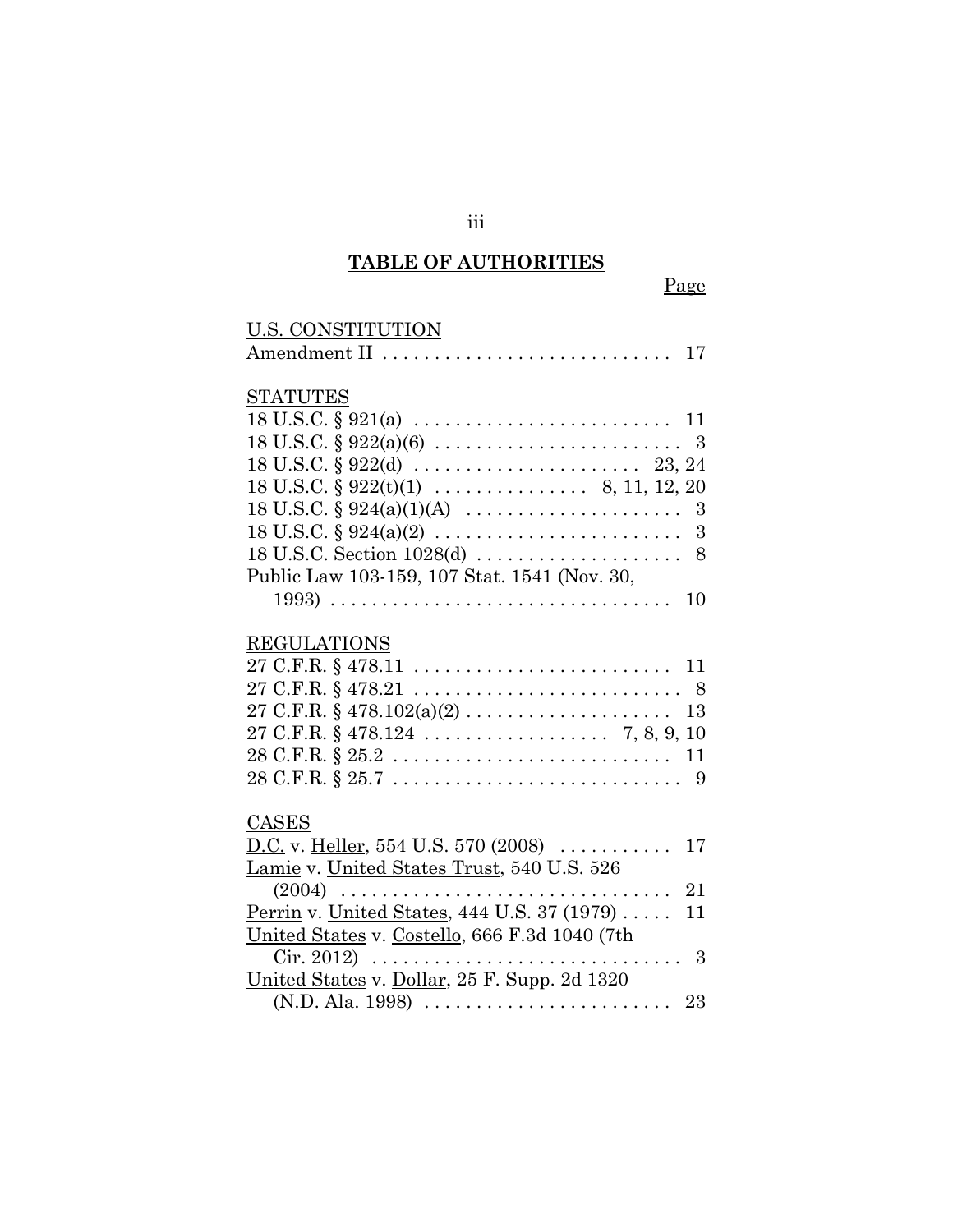# iv

| United States v. Nelson, 221 F.3d 1206 (11 <sup>th</sup> ) |  |            |  |
|------------------------------------------------------------|--|------------|--|
|                                                            |  | 18, 19, 20 |  |

## **MISCELLANEOUS**

| R. Aborn, "The Battle Over the Brady Bill and                                           |
|-----------------------------------------------------------------------------------------|
| the Future of Gun Control Advocacy," 22                                                 |
| FORDHAM URBAN LAW J. 417 (1995)  10, 21                                                 |
| ATF Form 4473 3, passim                                                                 |
| E. Donga, "Leahy's 'Straw Purchase' Firearms                                            |
| Bill Clears Committee," Times Argus                                                     |
| (March 8, 2013) $\ldots \ldots \ldots \ldots \ldots \ldots \ldots 23$                   |
| FBI, "National Instant Criminal Background                                              |
| Check System, Fact Sheet (NICS Fact Sheet). 9                                           |
| J. Jacobs and K. Potter, "Keeping Guns out of the                                       |
| Wrong Hands: The Brady Law and Limits of                                                |
| Regulation," 86 J. OF CRIM. LAW AND                                                     |
|                                                                                         |
| S. 54, Stop Illegal Trafficking in Firearms Act                                         |
|                                                                                         |
| R. Serrano, "Police chief killed with rifle lost in                                     |
| ATF gun-tracking program," L.A. Times,                                                  |
|                                                                                         |
| J. Steinhauer, "Senate Panel Approves two Gun                                           |
| Control Bills," The New York Times (March                                               |
| $12, 2013) \ldots \ldots \ldots \ldots \ldots \ldots \ldots \ldots \ldots \quad 22, 23$ |
| D. Wagner, "Family of slain border agent Brian                                          |
| Terry calls for prosecution of feds," The                                               |
| $Arizona Republic, Dec. 15, 2011 \ldots \ldots \ldots 19$                               |
|                                                                                         |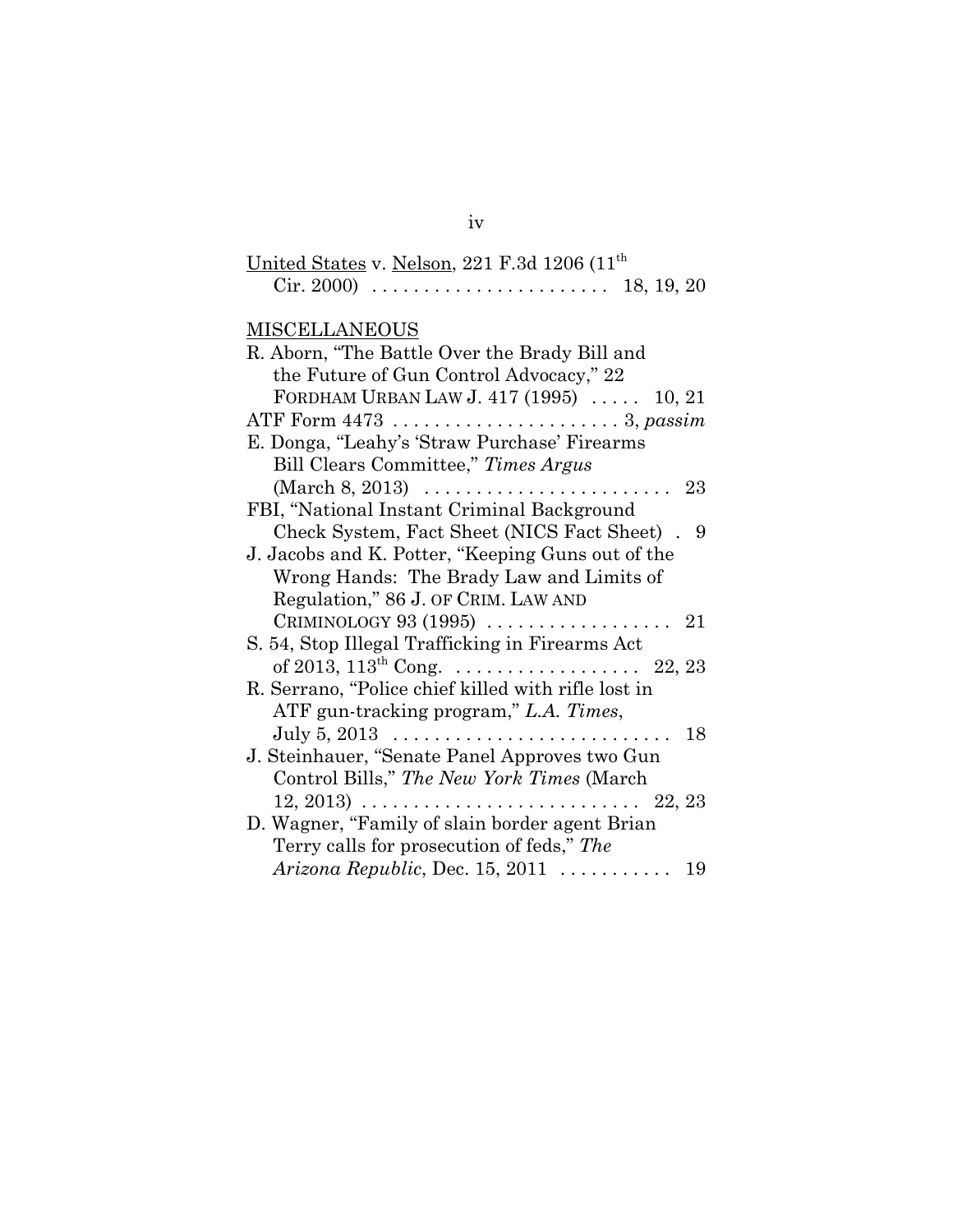### **INTEREST OF THE** *AMICI CURIAE*<sup>1</sup>

Congressman Steve Stockman represents the 36<sup>th</sup> Congressional District of Texas in the U.S. House of Representatives. Robert E. Sanders is the former Assistant Director of Criminal Investigation for the Bureau of Alcohol, Tobacco, and Firearms.

Gun Owners Foundation, U.S. Justice Foundation, Lincoln Institute for Research and Education, Conservative Legal Defense and Education Fund, Downsize DC Foundation, and Policy Analysis Center are nonprofit educational organizations, exempt from federal income tax under section 501(c)(3) of the Internal Revenue Code ("IRC"), and are public charities. Gun Owners of America, Inc., Abraham Lincoln Foundation, and DownsizeDC.org are nonprofit social welfare organizations, exempt from federal income tax under IRC section 501(c)(4). Institute on the Constitution is an educational organization.

The organizational *amici* were established, *inter alia*, for educational purposes related to participation in the public policy process, which purposes include programs to conduct research and to inform and educate the public on important issues of national concern, the construction of state and federal

<sup>&</sup>lt;sup>1</sup> It is hereby certified that counsel for the parties have consented to the filing of this brief; that counsel of record for all parties received notice of the intention to file this brief at least 10 days prior to the filing of it; that no counsel for a party authored this brief in whole or in part; and that no person other than these *amici curiae*, their members, or their counsel made a monetary contribution to its preparation or submission.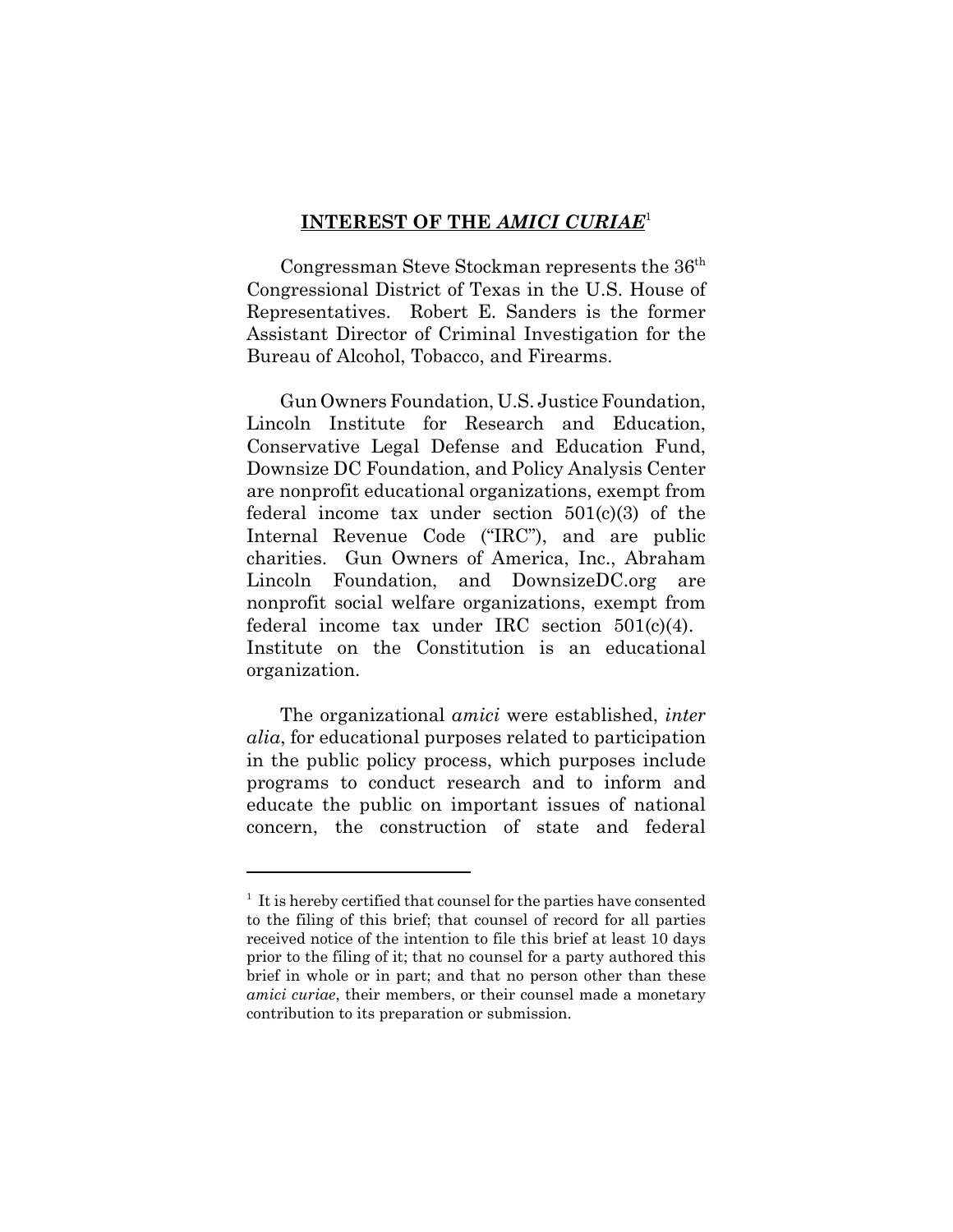constitutions and statutes related to the rights of citizens, and questions related to human and civil rights secured by law, including the defense of the rights of crime victims, the Second Amendment and individual right to acquire, own, and use firearms, and related issues. Each organization has filed many *amicus curiae* briefs in this Court and other federal courts.

Oregon Firearms Federation, Virginia Citizens Defense League, and Wisconsin Gun Owners are state firearms advocacy groups.

#### **STATEMENT OF FACTS**

The case against Petitioner Bruce Abramski is yet further proof of the maxim that no good deed goes unpunished. In an effort to help his elderly uncle in Pennsylvania, who asked for assistance in the purchase of a gun for self-defense in the home, Abramski, a former police officer, offered to select a suitable firearm and acquire it from a federal firearms licensee ("FFL") in Collinsville, Virginia that offered discounts to police officers. United States v. Abramski, 706 F.3d 307, 311 (4th Cir. 2013) ("Abramski II").

Abramski consulted with three different FFLs on how such a purchase could be accomplished legally. The FFLs "apparently advised Abramski, in essence, that a licensed dealer in Pennsylvania could complete the transfer to his uncle after the handgun had been purchased by Abramski in Virginia." *Id*. Following this advice, Abramski went to the Virginia dealer, completed a Bureau of Alcohol, Tobacco, Firearms and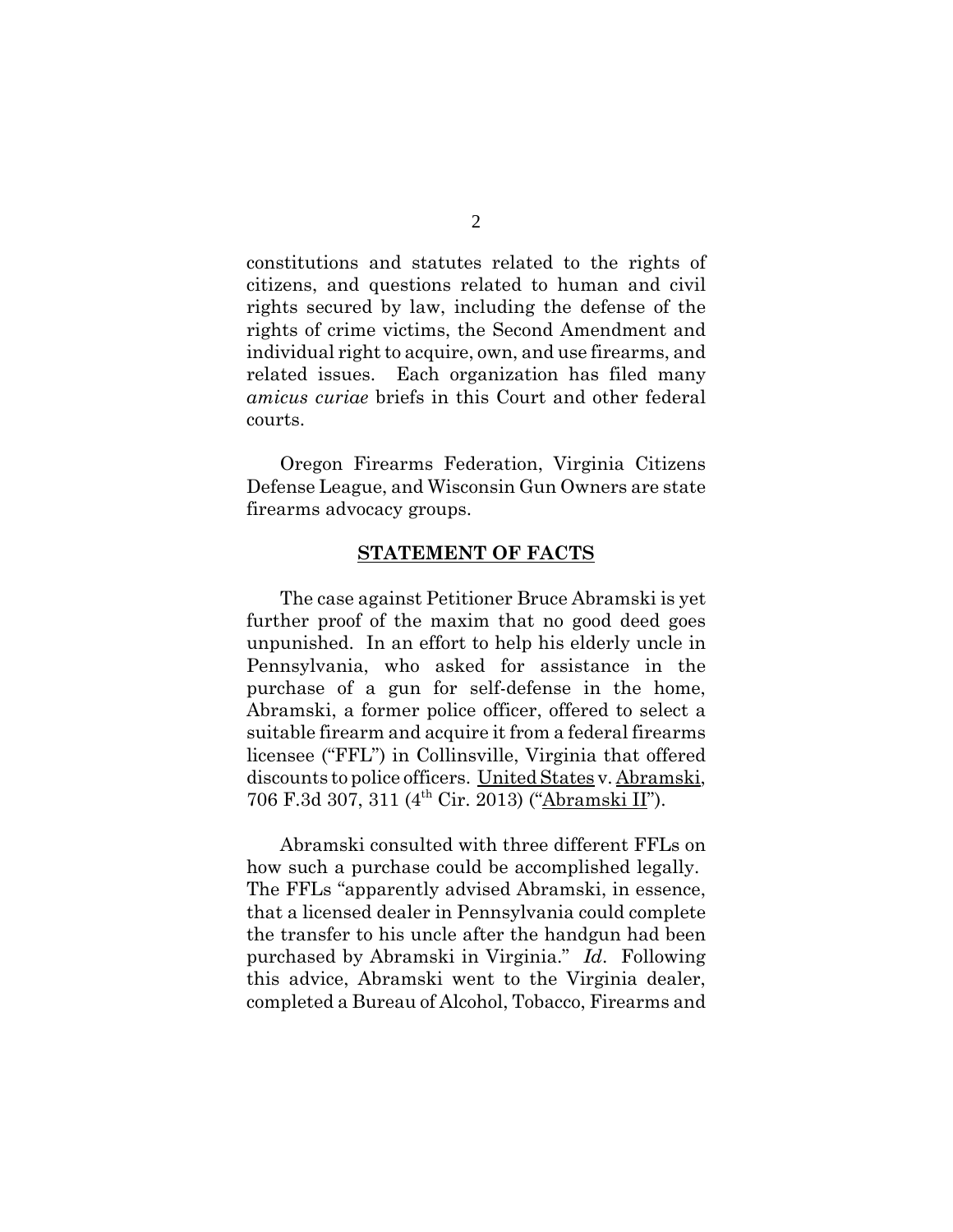Explosives ("ATF") Form 4473, and purchased a Glock 19 for his uncle. *Id.* Abramski traveled to Pennsylvania and transferred the firearm to his uncle at a Pennsylvania FFL, completing the necessary paperwork. Abramski's uncle gave him a check in the amount of \$400 in payment for the gun. Confirming the transfer, the uncle gave Abramski a receipt reflecting that the uncle had purchased the Glock 19 handgun for \$400. *Id*.

As the court of appeals below recounted, "[m]eanwhile" Abramski became a suspect of a bank robbery which led to Abramski's arrest and to an FBI investigative search that led to the discovery of the "written receipt confirming the transfer of the Glock 19 handgun from Abramski to" his uncle. *Id.* Federal authorities never charged Abramski with bank robbery, and state bank robbery charges were dismissed. However, federal prosecutors obtained a two-count indictment charging Abramski with having made a false statement in violation of 18 U.S.C.  $\S\S 922(a)(6), 924(a)(2),$  and  $924(a)(1)(A)$  on the ground that Abramski had represented falsely to the Collinsville, Virginia FFL that he was the "actual buyer" of the Glock 19, when the real buyer was his uncle.<sup>2</sup> *Id.* at 311-12.

<sup>&</sup>lt;sup>2</sup> The prosecution's strategy to go after Abramski for making a "straw purchase" appears to be akin to that employed in United States v. Costello, 666 F.3d 1040 (7th Cir. 2012), wherein Circuit Judge Richard Posner observed that "[n]o doubt" the prosecution of a defendant for harboring an illegal alien "was brought because the Justice Department suspects that the defendant was involved in her boyfriend's drug dealings, but cannot prove it, so the Department reaches into its deep arsenal (the 4000-plus federal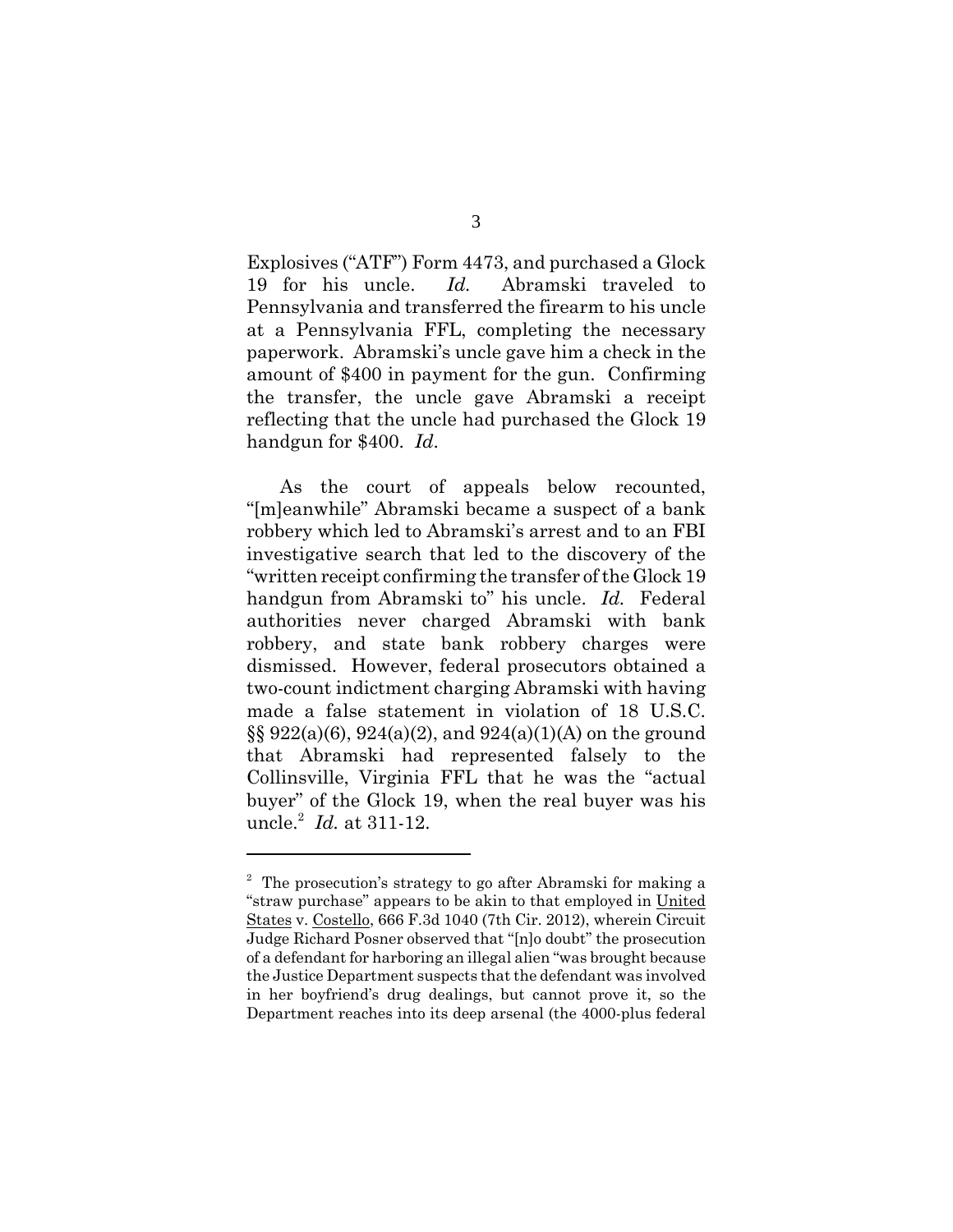Before trial, Abramski moved to dismiss both counts, arguing that he had not made a "material misrepresentation" when he claimed he was the "actual transferee/buyer" of the Glock 19. *See id.* at 311-12. The district court denied the motion, rejecting that contention and also rejecting Abramski's argument that the "actual buyer" question was unauthorized by law. *See* United States v. Abramski, 778 F. Supp. 2d 678, 680-81 (W.D. Va.).

The court of appeals affirmed, concluding that the ATF Form 4473 warned Abramski "in bold type" that he was not the "actual buyer" of the Glock 19 "if he was buying it for someone else," and that the "undisputed facts show that Abramski's transfer of the Glock 19 [to his uncle] was not an afterthought[,] but a carefully calculated event — indeed, it was the sole reason for Abramski's purchase of the Glock 19 handgun." Abramski II, 706 F.3d at 316.

It is undisputed that both Abramski and his uncle were eligible to purchase and possess firearms. It is undisputed that both Abramski and his uncle had their backgrounds checked, and both were cleared by the FBI to acquire the firearm. It is undisputed that there is no law or regulation prohibiting the purchase of a firearm from an FFL by one person for a third party, if both are eligible to receive a firearm. And yet, inexplicably, Abramski now stands before this Court a felon, convicted of having made a false statement in violation of federal law.

crimes) and finds a crime that she doubtless never heard of that it can pin on her." *Id*. at 1048.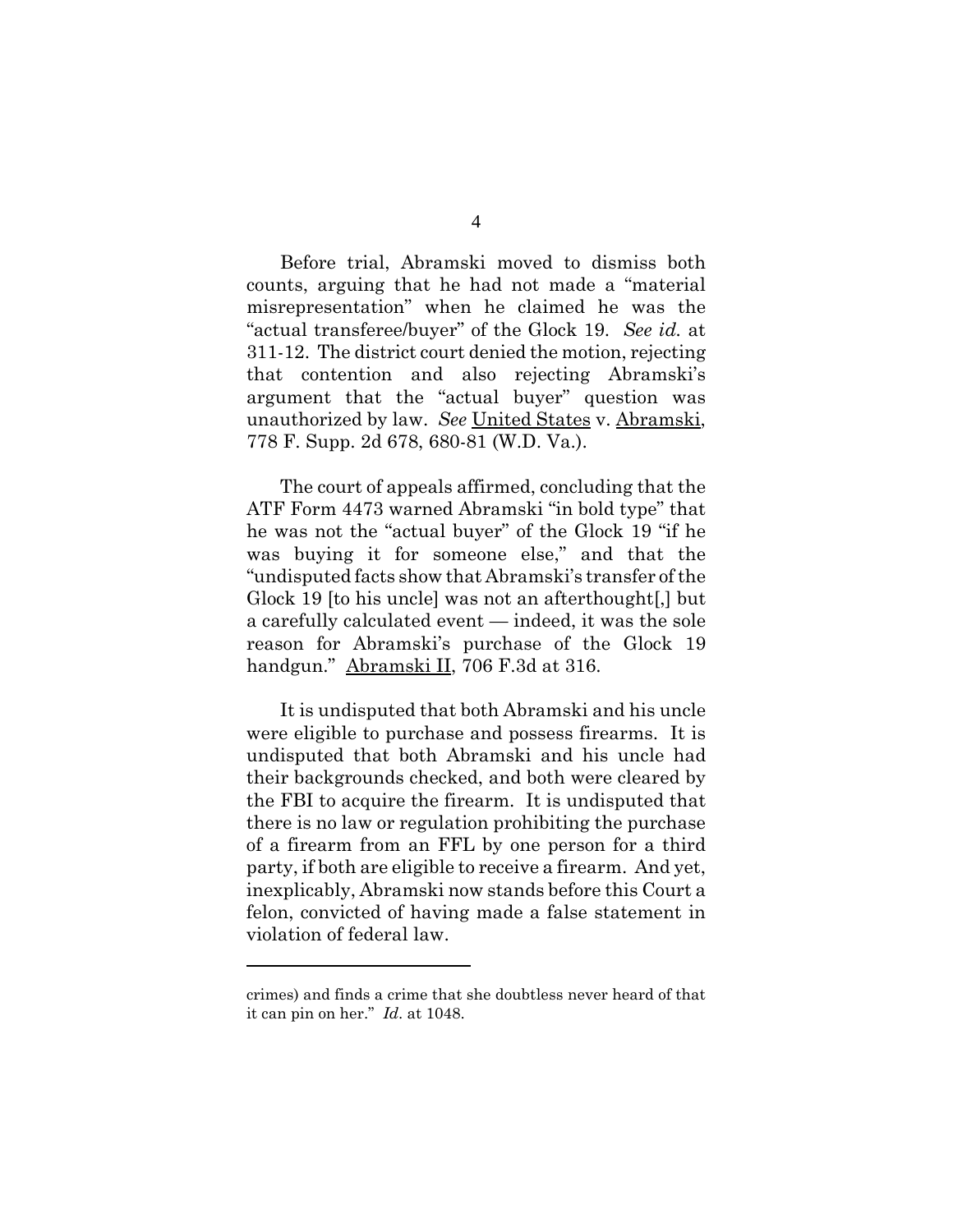#### **SUMMARY OF ARGUMENT**

Bruce James Abramski's conviction cannot stand for three reasons. First, the question he was asked by the ATF Form 4473 — whether he was the "actual buyer" of the firearm — is invalid, not only unauthorized by law and regulation, but in actual conflict with both. Second, Mr. Abramski's statement was not, in fact, false, since the question posed by the ATF Form 4473 is ambiguous, and the accompanying instructions are confusing. Third, the question as posed by the ATF Form 4473 arbitrarily and discriminately imposed a duty upon Mr. Abramski inconsistent with the policy it purports to enforce.

The Court should grant review on the merits of these arguments because the straw purchase theory upon which Mr. Abramski's conviction rests is the product of an illegitimate exercise of administrative power, which has been approved by a divided federal judiciary, and which has not been, but should be, rejected by this Court. At stake in this petition is not just a single conviction of one man, but the principle of judicial fidelity to the canon of construction that the text of a statute determines the intent of Congress, not the language of a bureaucratic form, nor even the opinions of judges.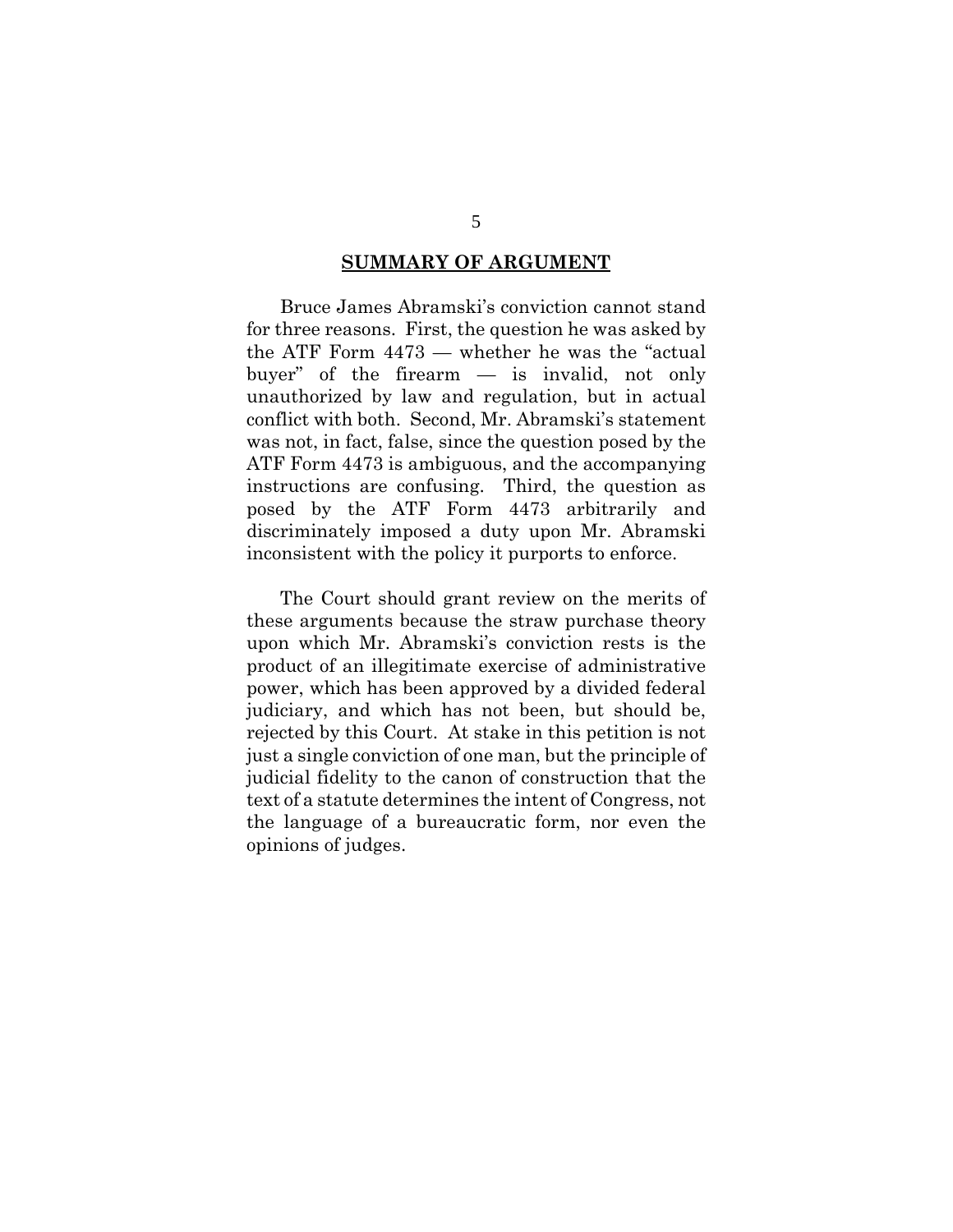#### **ARGUMENT**

## **THE PETITION SHOULD BE GRANTED BECAUSE IT RAISES COMPELLING CONCERNS ABOUT THE ADMINISTRATION OF THE NATIONAL INSTANT BACKGROUND CHECK SYSTEM THAT HAVE NOT BEEN, BUT SHOULD BE, SETTLED BY THIS COURT.**

As Petitioner Bruce Abramski has ably demonstrated, this Court should grant review on the merits of the questions presented because the decision of the court of appeals below is in direct conflict with the decision of two other courts of appeals on the question whether a person may be prosecuted and convicted of making a false statement that he is the "actual buyer" of a firearm, when that statement is not material to the lawfulness of the sale. Additionally, as demonstrated below, this Court should grant review because the decision of the court of appeals below was based upon an illegitimate ATF "straw purchase doctrine," wholly unauthorized by, and in conflict with, federal law. This is a compelling question that has not been, but should be, settled by this Court now, rather than allowing it to fester unresolved in the lower federal courts.

## **A. The ATF "Straw Purchase" Doctrine Upon Which Abramski's Conviction Rests Conflicts with Both Statute and Regulation.**

At the heart of the Government's case against Abramski is a "straw purchase" theory that it is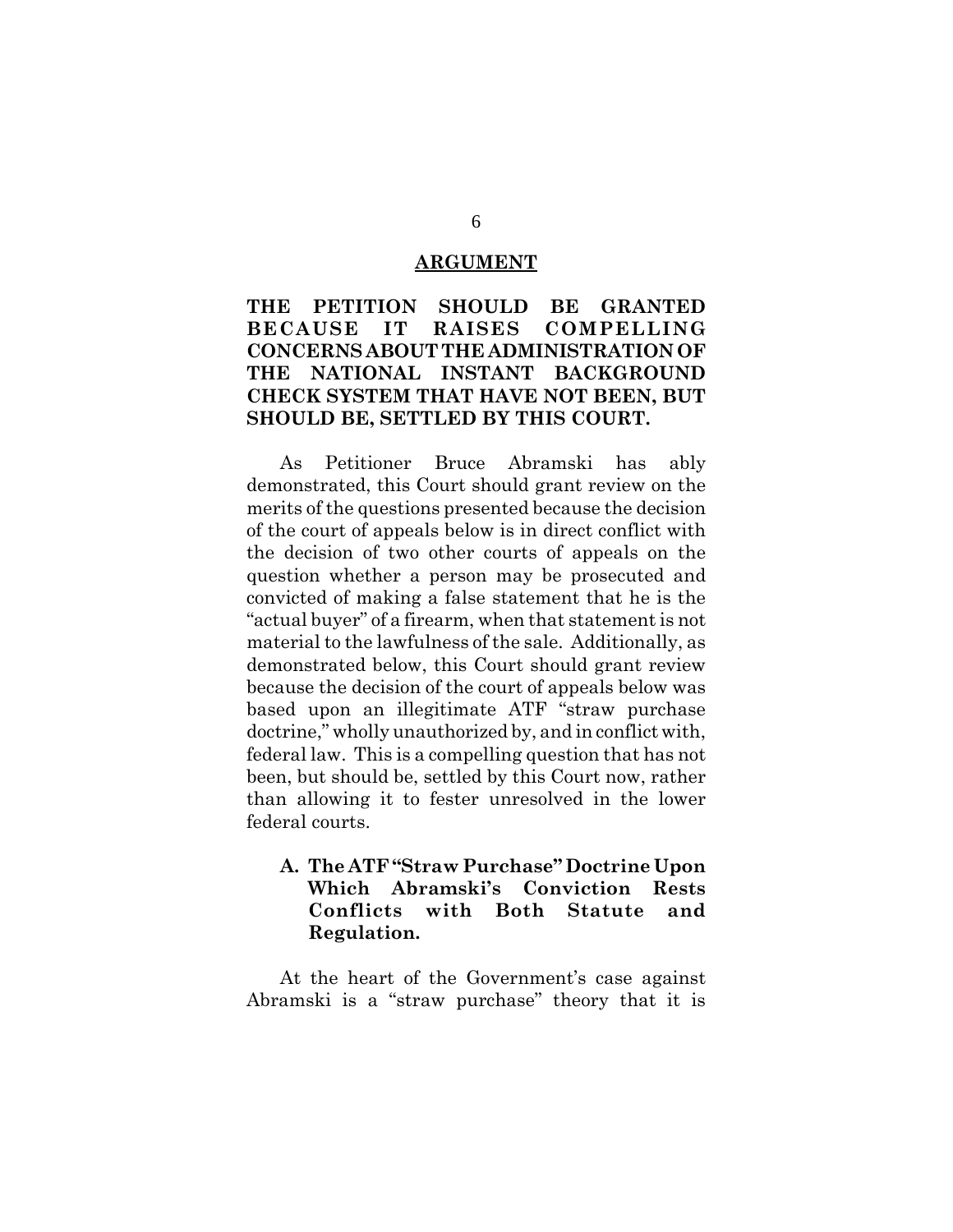impermissible for a person to purchase a firearm from an FFL if the transferee is acting as an agent for a third party who furnishes the funds for the purchase, even if both parties are eligible to possess a firearm. This theory is reflected in Question 11.a. of the ATF Form 4473, the prescribed form required of all persons seeking to purchase a firearm from an FFL. 27 C.F.R. § 478.124.

Section A of the Form states that it "Must Be Completed Personally By Transferee (Buyer)." Question 11.a. of the Form asks: "Are you the actual transferee/buyer of the firearm listed on this form?" After posing this question, the form states in bold:

**Warning: You are not the actual buyer if you are acquiring the firearm(s) on behalf of another person. If you are not the actual buyer, the dealer cannot transfer the firearm(s) to you.**

Immediately following this warning is the directive, in italics, *"See Instructions for Question 11.a*." This instruction is found on page 4 of the 6-page Form 4473 under the bold heading: "**Actual Transferee/Buyer**." Underneath this heading is the following narrative:

For purposes of this form, you are the actual transferee/buyer if you are purchasing the firearm for yourself or otherwise acquiring the firearm for yourself.... You are also the actual transferee/buyer if you are legitimately purchasing the firearm as a gift for a third party.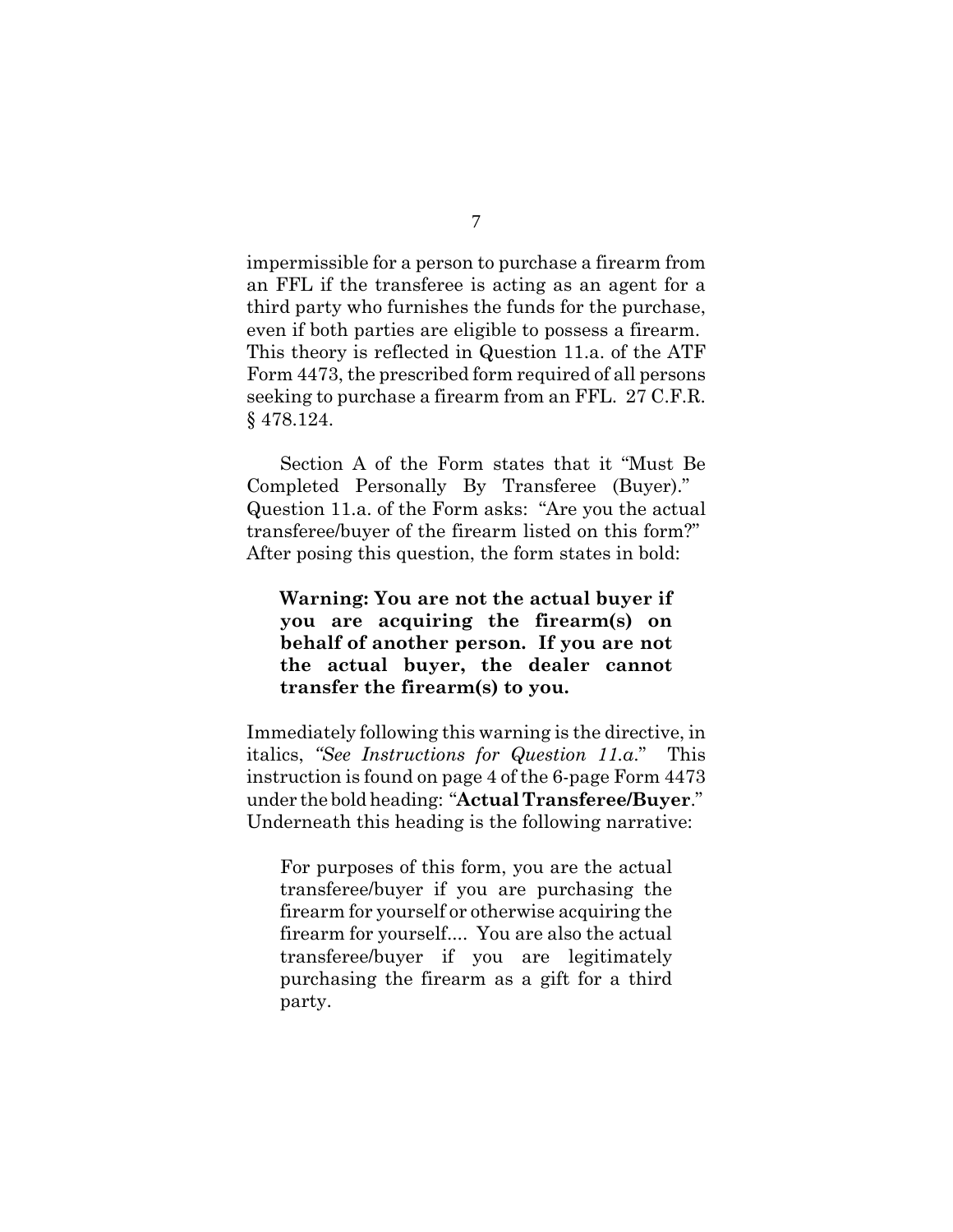Although "the [ATF] Director is authorized [by ATF regulation] to prescribe all forms," that authorization is strictly limited to developing forms to gather "[a]ll of the information called for" by law or regulation. 27 C.F.R. § 478.21. Accordingly, the ATF Form 4473 was supposedly designed to facilitate FFL compliance with National Instant Criminal Background Check System ("NICS"), as provided in 27 C.F.R. § 478.124, but the Director has no authority to make policy in this area. There is no statute or regulation authorizing the Director — by form, industry guideline, or other action — to prohibit the purchase of a firearm from an FFL for a third party, or, indeed, to exempt gift purchases from that prohibition, as stated in the instructions to Question 11.a.

To the contrary,  $18 \text{ U.S. C. }$  §  $922(t)(1)$  provides that an FFL "shall not **transfer** a firearm to any other person who is not [an FFL], unless — before the completion of the **transfer** ... the system has not notified the licensee that the receipt of a firearm by such other person [the named transferee] would violate subsection (g) or (n) of this section; and the **transferor** has verified the identity of the **transferee** by examining a valid identification document (as defined in 1028(d) of this title)<sup>3</sup> of the **transferee** 

<sup>&</sup>lt;sup>3</sup> According to 18 U.S.C. Section 1028(d), the term "identification document' means a document made or issued by or under the authority of the United States Government, a State, political subdivision of a State ... which, when completed with information concerning a particular individual, is of a type intended or commonly accepted for the purpose of **identification** of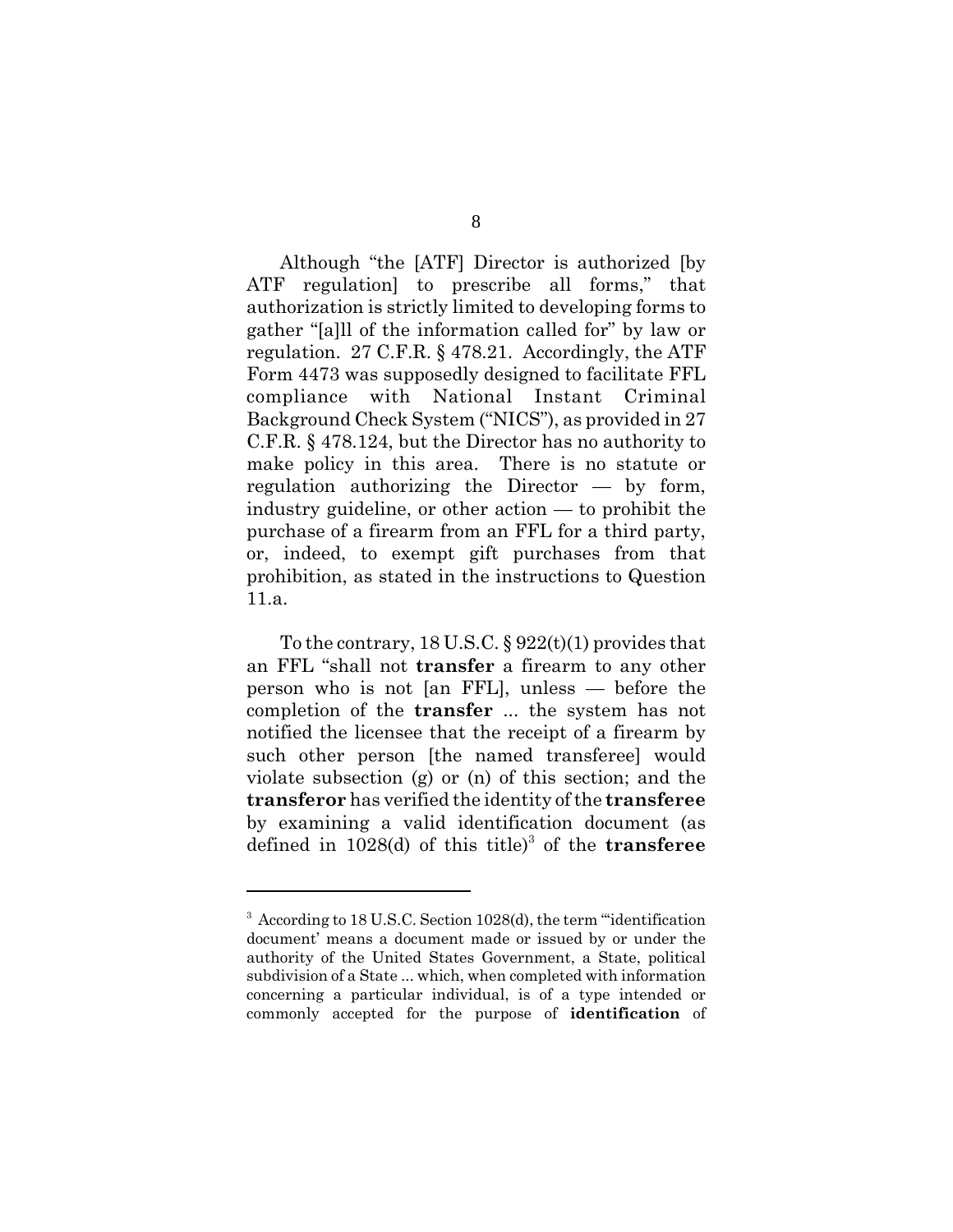containing a photograph of the **transferee**." (Emphasis added.) There is nothing in the United States Code that requires an FFL to go beyond identifying the transferee to be the person who the transferee claims to be.<sup>4</sup>

In compliance with this statute, and consistent with the identity policy stated therein, 28 C.F.R. § 25.7(a) provides that, in order to obtain clearance to transfer a firearm, the FFL need only to transmit to NICS the: (i) name; (ii) sex; (iii) race; (iv) complete date of birth; and (v) state of residence of the proposed transferee.<sup>5</sup> To require an FFL to do more than verify the physical and personal identity of the transferee would undermine a key purpose of the NICS system —

individuals." (Emphasis added.)

<sup>&</sup>lt;sup>4</sup> "NICS is a computerized background check system designed to respond within 30 seconds on most background check inquiries so that the FFLs receive an almost immediate response." *See* FBI, "National Instant Criminal Background Check System, Fact Sheet (NICS Fact Sheet), p. 1, http://www.fbi.gov/about-us/ cjis/nics/general-information/fact-sheet.

<sup>&</sup>lt;sup>5</sup> To be sure, "additional identifiers may also be" included by the FFL, either voluntarily or upon request, including "height, weight, eye and hair color, and place of birth" (28 C.F.R. § 25.7(b)), but none of these identifiers would impede a quick response. Even the ATF Form 4473 regulations contemplate a Form that should facilitate a rapid reply. According to 27 C.F.R.  $\S$  478.124(c)(2), Form 4473's request for "optional information," such as a Social Security Number, is sought "in order to **facilitate** the transfer of a firearm and **enable** NICS to verify the **identity** of the person acquiring the firearm number ... to help avoid the possibility of the **transferee** being **misidentified** as a felon or other prohibited person." (Emphasis added.)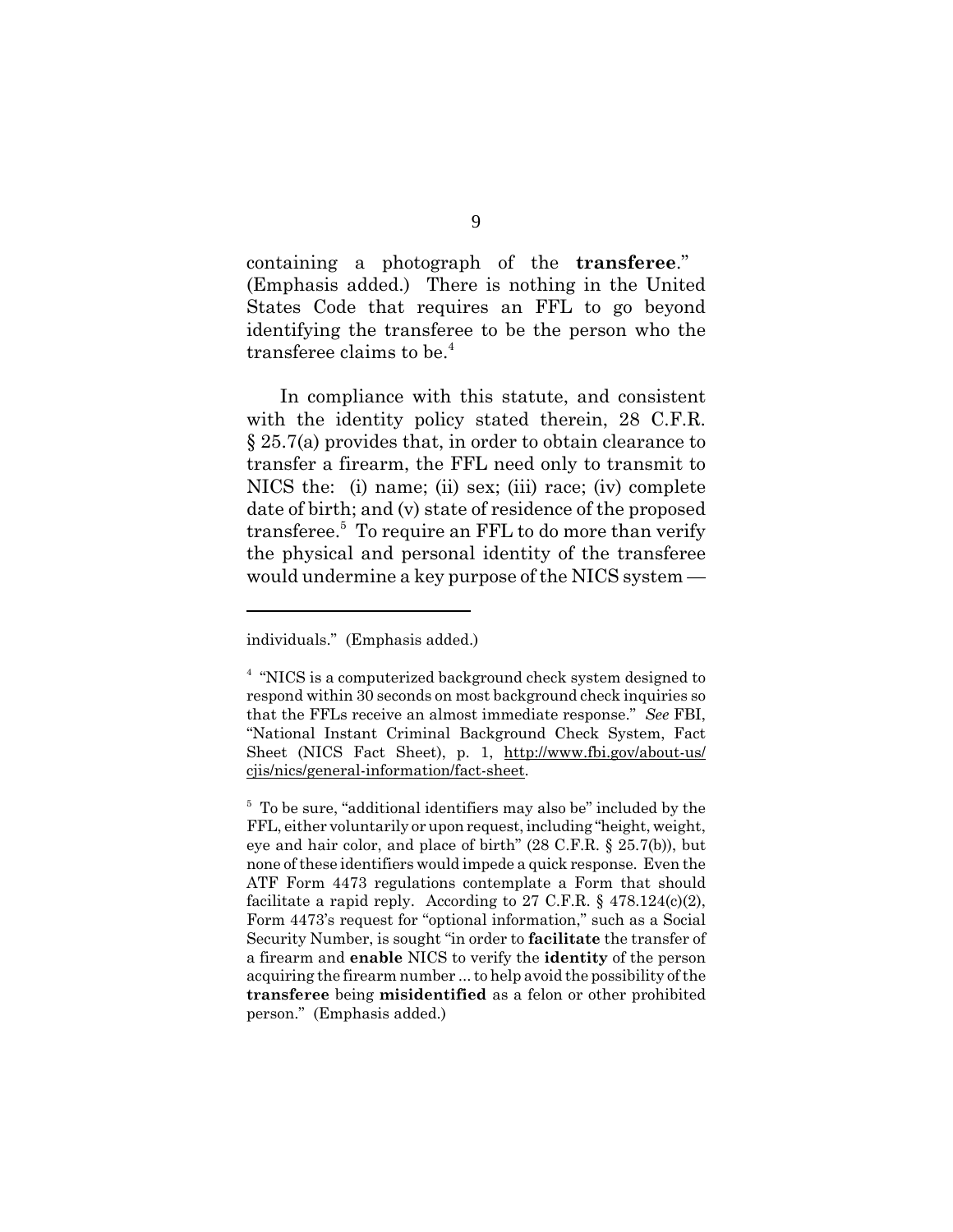to serve as "a national **instant** background check system that any [FFL] may contact ... for information, to be supplied **immediately**, on whether receipt of a firearm by a prospective **transferee** would violate section 922 of Title 18, United States Code, or State law." Public Law 103-159, 107 Stat. 1541 (Nov. 30, 1993).

This accelerated process to provide an instant response legislation was not accidental, but critical to the forging of NICS. In the years leading up to the passage of the Brady Bill, the major stumbling block for those Senators and Representatives favoring a criminal background check was the delay that would ensue between purchase and possession. *See* R. Aborn, "The Battle Over the Brady Bill and the Future of Gun Control Advocacy," 22 FORDHAM URBAN LAW J. 417 (1995). "As originally structured, the Bill required a seven-day waiting period." Finally, the necessary technology to conduct the instant background check instantaneously was developed. *See id*. Any further investigation into whether a purchase constitutes a "straw purchase," as the 4473 Form would require, is inconsistent with this key NICS feature to immediately determine the eligibility of the transferee.

In contrast with the Form 4473 requirement that the "transferee" be the "actual buyer," the statutes, the NICS regulations, and even the ATF regulations governing the Form 4473 refer to the person to whom a firearm is to be transferred as the "transferee," not the "buyer," not the "actual buyer," and not even the "actual transferee." Indeed, 27 C.F.R. § 478.124, the ATF regulation governing the Form 4473, refers to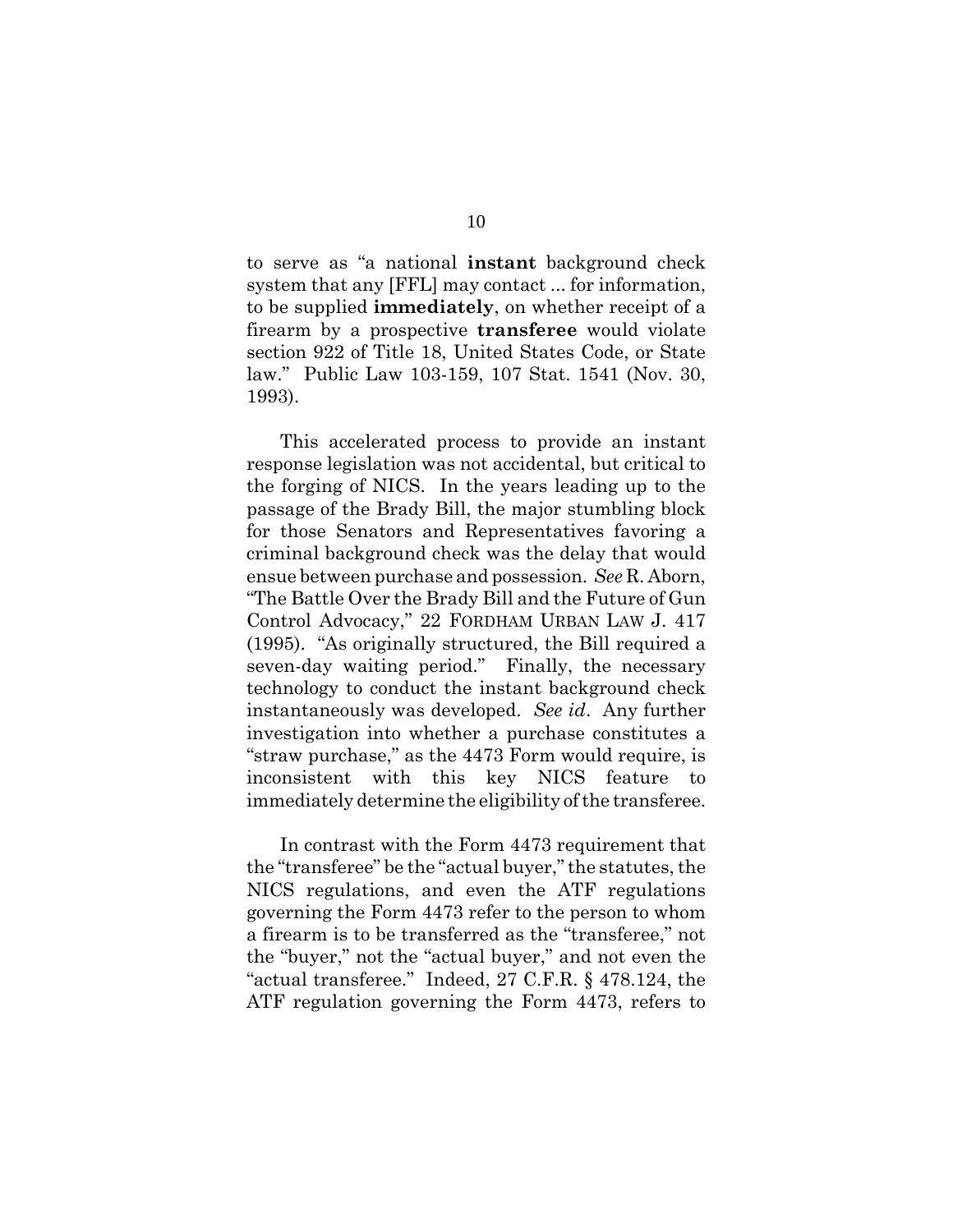"transferee" no less than 15 times, but never once with the modifier "actual," nor the word "buyer." Thus, the ATF regulations reinforce the NICS regulations requiring an FFL only to physically identify the "transferee," the person standing before him, not some third party outside the FFL's presence. Nowhere in any statute or regulation is there any duty imposed on the  $\text{FFL}$  — or authority given to  $\text{ATF}$  — to inquire as to whether the transferee is the "actual buyer" whatever that term may mean.

While the word "transferee" is ubiquitous, it is found neither among the definitions set forth in 18 U.S.C. § 921(a) nor in the NICS regulations. *See* 28 C.F.R. § 25.2. Nor is transferee defined in the ATF regulations addressing the meaning of terms. *See* 27 C.F.R. § 478.11. Since it is not defined, the term "transferee" must be understood according to its "ordinary, contemporary, common meaning." *See* Perrin v. United States, 444 U.S. 37, 42 (1979). In the context of the applicable statutes and regulations, "transferee" is consistently used as an identifier of the person to whom property is physically transferred, not some other person. Indeed, as provided in 18 U.S.C.  $§$  922(t)(1)(C), the FFL transferor is instructed to verify the physical and personal identity of the person inside the gun store seeking the transfer of a firearm — not some other person who the ATF might deem the "actual buyer." Rather, the statutory guidelines contemplate that, upon verification of a person's physical identity and clearance from NICS, the FFL transferor is authorized to transfer that firearm, and the transferee is authorized to receive it.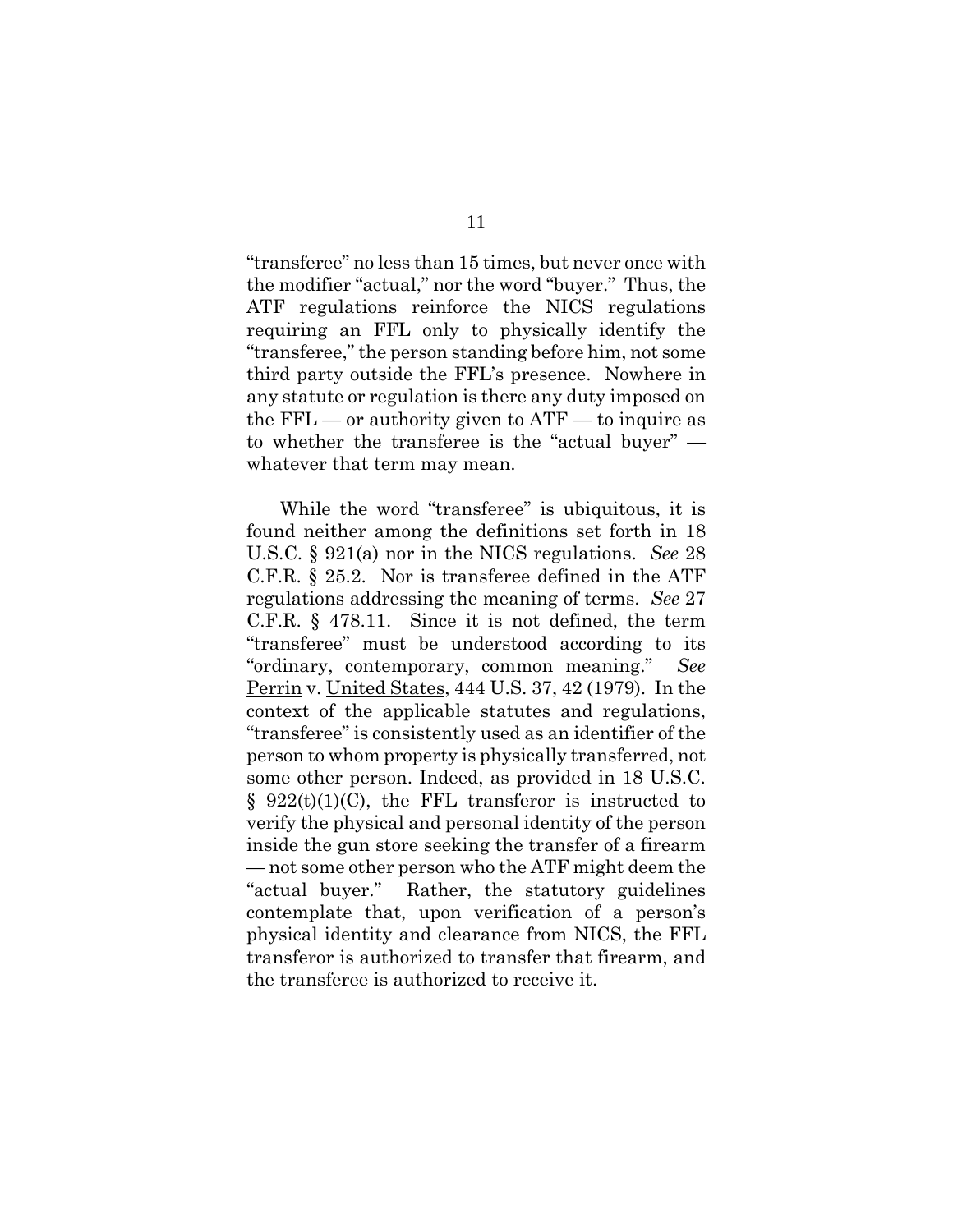Likewise, the FFL signature paragraph on page three of the ATF Form 4473 contemplates that the FFL's only duty is to identify the physical transferee. Otherwise how could the FFL sign his name affirming that "it is [his] belief that it is not unlawful for [him] to sell, deliver, transport, or otherwise dispose of the firearm(s) listed on this form to the **person identified in Section A**"? Form 4473 (emphasis added). Only if the FFL's duty is limited to verifying the physical identity of the transferee could the FFL have sufficient assurance that the transfer of a firearm is "not unlawful." If, however, the "person identified in Section A" must be the "actual transferee/buyer," as required by Question 11.a., then the FFL would be put into the unenviable position of basing his statement solely upon the representation of the transferee, or of having to make inquiry whether that transferee is, in fact, the "actual buyer." Unlike the statutory duty to determine the physical identity of the individual person to whom a firearm is to be delivered, as set forth in 18 U.S.C. §  $922(t)(1)(C)$ , there are no statutory or regulatory guidelines explaining how an FFL is to determine whether the person identified under the law is the "actual buyer." Yet, the ATF Form 4473 requires the FFL to sign a statement that he believes that it is not unlawful to deliver a firearm to the person who answers "yes" to the question whether he is the "actual transferee/buyer."

In order for the ATF Form 4473 to identify, and thus truly curtail, straw purchases, the FFL transferor could not just rely on the transferee's word that he is buying the firearm for himself, much less upon the transferee's word that he is buying it as a gift. Yet, in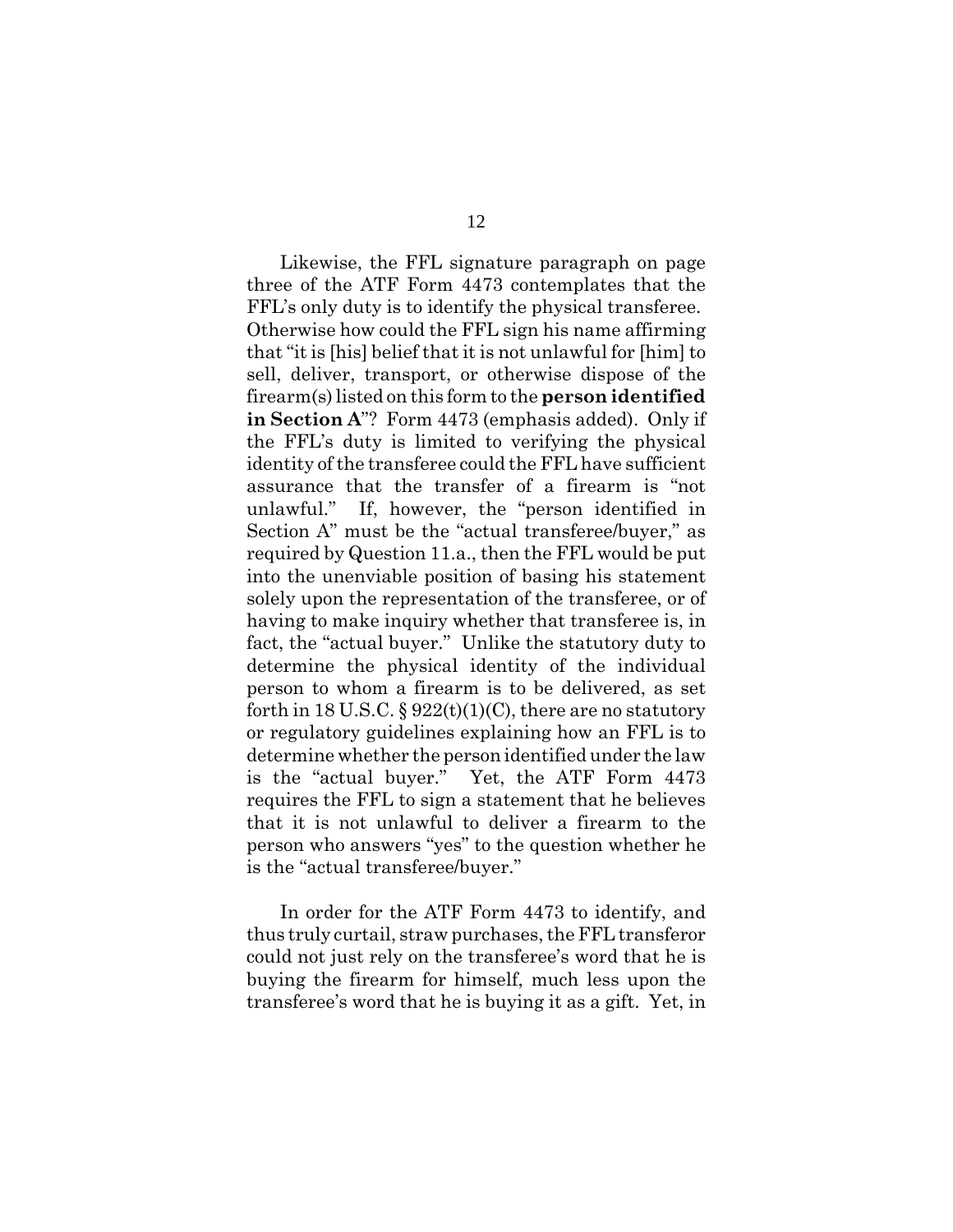a section entitled "**NOTICES, INSTRUCTIONS AND DEFINITIONS**," ATF Form 4473 states that "the seller of a firearm **must determine the lawfulness** of the transaction and maintain proper records of the transaction." (Emphasis added.)

Unlike all other questions asked of the transferee on the form (for example, whether he is a felon), the FFL cannot rely on the NICS check for his "belief" that the transferee is the "actual buyer." After all, prior to making the firearm transfer, NICS only would have "inform[ed] the licensee that it has **no information** that receipt of the firearm by the **transferee** would be in violation of Federal ... law." 27 C.F.R. § 478.102(a)(2) (emphasis added). Without the NICS system running the name of the person whom the ATF deems to be the "actual transferee/buyer," the NICS clearance is of absolutely no value to the FFL.

## **B. The ATF Form 4473's Question 11.a. and Instructions Are Misleading and Confusing, Creating a Trap for the Unwary.**

The ATF Form 4473 states that "the information and certification on this form are designed" not just for the licensee, but "to alert the **buyer** of certain restrictions on the receipt and possession of firearms." (Emphasis added.) Section A of the Form, which is to be "completed personally" by the buyer, refers to that buyer in four different ways. First, it identifies the person who is completing the form as the "Transferee (Buyer)." Second, the form requires in box 1 the "Transferee's Full Name." Third, Question 11.a asks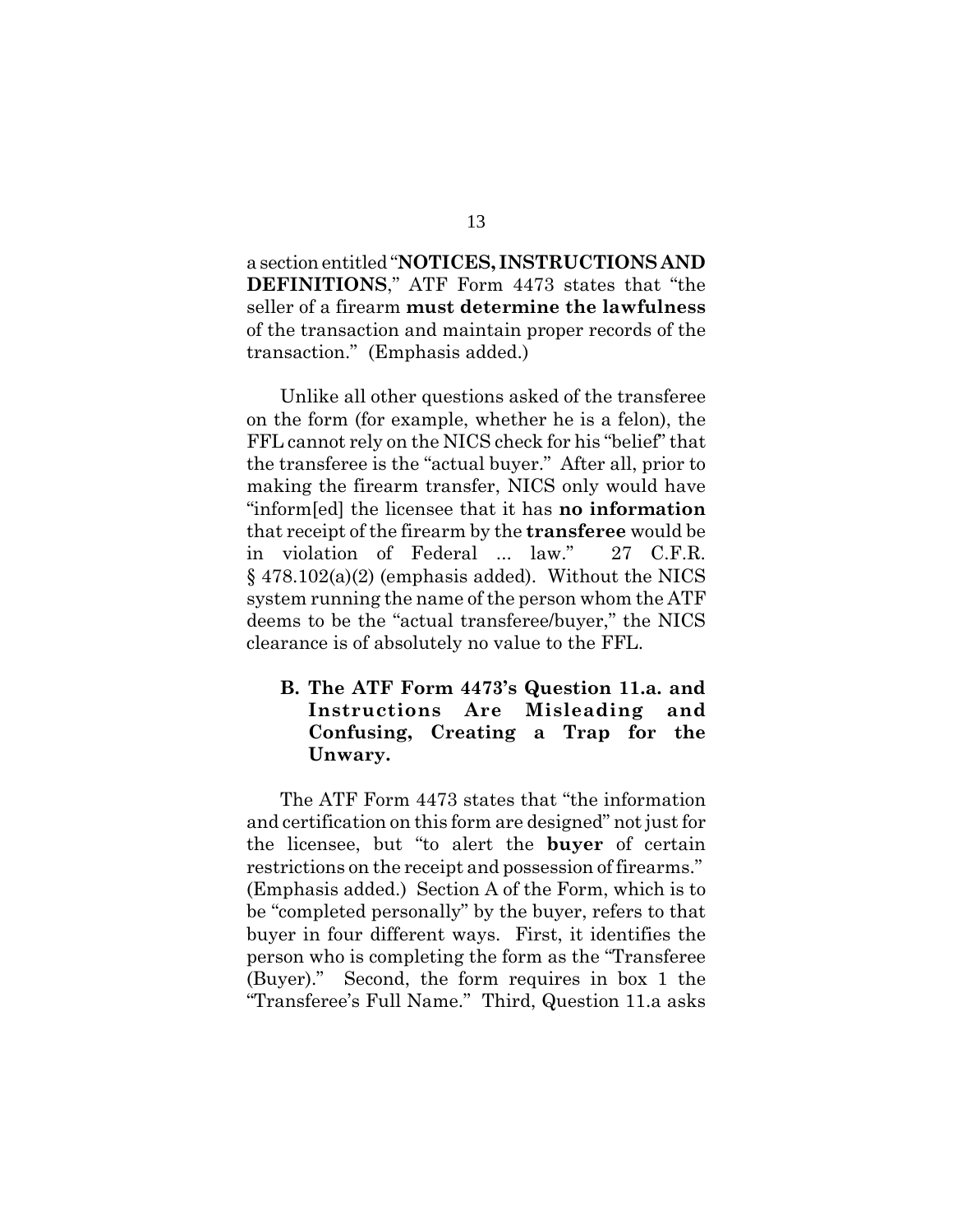the one filling out the form whether he is "the actual transferee/buyer," followed immediately thereafter by a warning that, unless the person is the "actual buyer, the dealer cannot transfer the firearm." Fourth, in the instructions referring to Question 11.a., which are found on page 4, the Form appears to settle on "actual transferee/buyer," restating that phraseology six times, without repeating any of the other terms.

As discussed above, nowhere does the statutory or regulatory text use either the term "buyer," or the word "actual" as a modifier of either "buyer" or "transferee." Both of those words have been added by ATF. Moreover, as noted above, the Form 4473 contains no definition of any of these terms. They are used interchangeably, as if synonymous — but they are not.

There are four possible ways of interpreting the term, "transferee/buyer." Two can be immediately discounted; one is ATF's interpretation, which is flawed; and the last appears to be the correct one.

The **first** possibility is that the forward slash is most commonly used as a word substitute for "or" to indicate a choice such as Male/Female (often mutually exclusive) between the two words. However, a mutually exclusive definition, whereby none of one classification can belong to the other, would mean that in no case can a transferee be a buyer, which is absurd on its face.

The **second** possibility is a Venn diagram, in which buyers and transferees are distinct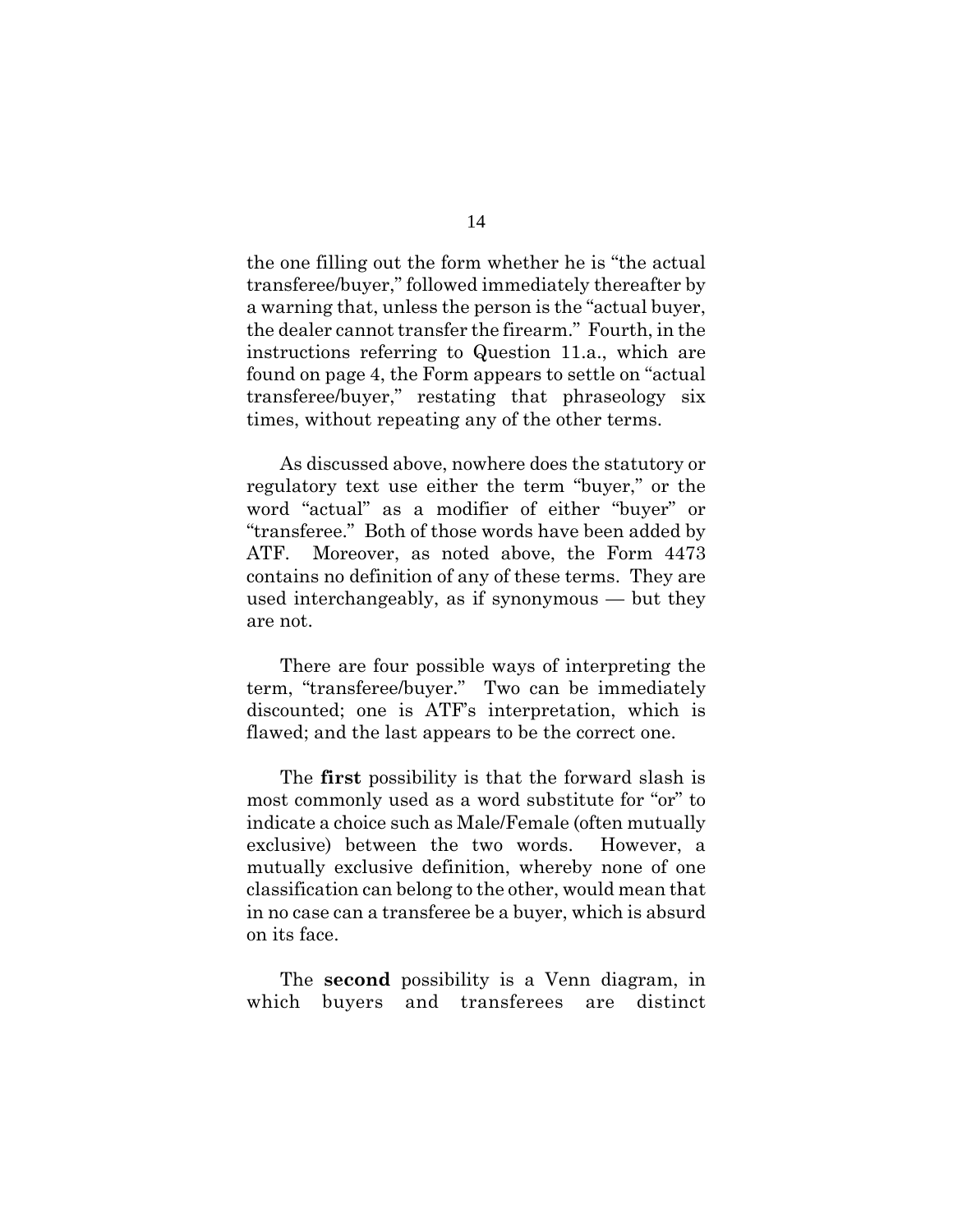classifications, with some overlap. Some buyers may be transferees, and some transferees may be buyers. This too, is absurd, because the Form 4473 could not ask a question of a buyer who was not also the transferee — since the transferee is always the person present and completing the form.

The **third** possibility, which is ATF's position, is that buyers and transferees are in all cases synonyms — and where this is not the case, the law has been violated. This understanding is policy-driven, describing what the ATF desires the law to be, but is inconsistent with the ATF's own regulations and with other usages separating "transferee" and "buyer" on the Form 4473.

The **fourth** possibility is a type of Euler diagram, with a small circle completely inside a larger one, wherein all buyers must be transferees, but not all transferees must be buyers. This is the possibility that makes the most sense when considering the text and purpose of the statute.

While such imprecise usage of terminology might be permissible in ordinary discourse, the Form 4473 is a legal document, and serves as a basis for felony prosecutions for making a false statement. Indeed, at the end of Section A of the Form 4473 is a statement requiring the "transferee's/buyer's" signature that his "answers to Section A are true, correct, and complete" and that it is his "understanding that making any false oral or written statement ... with respect to this transaction, is a crime punishable as a felony under Federal law...."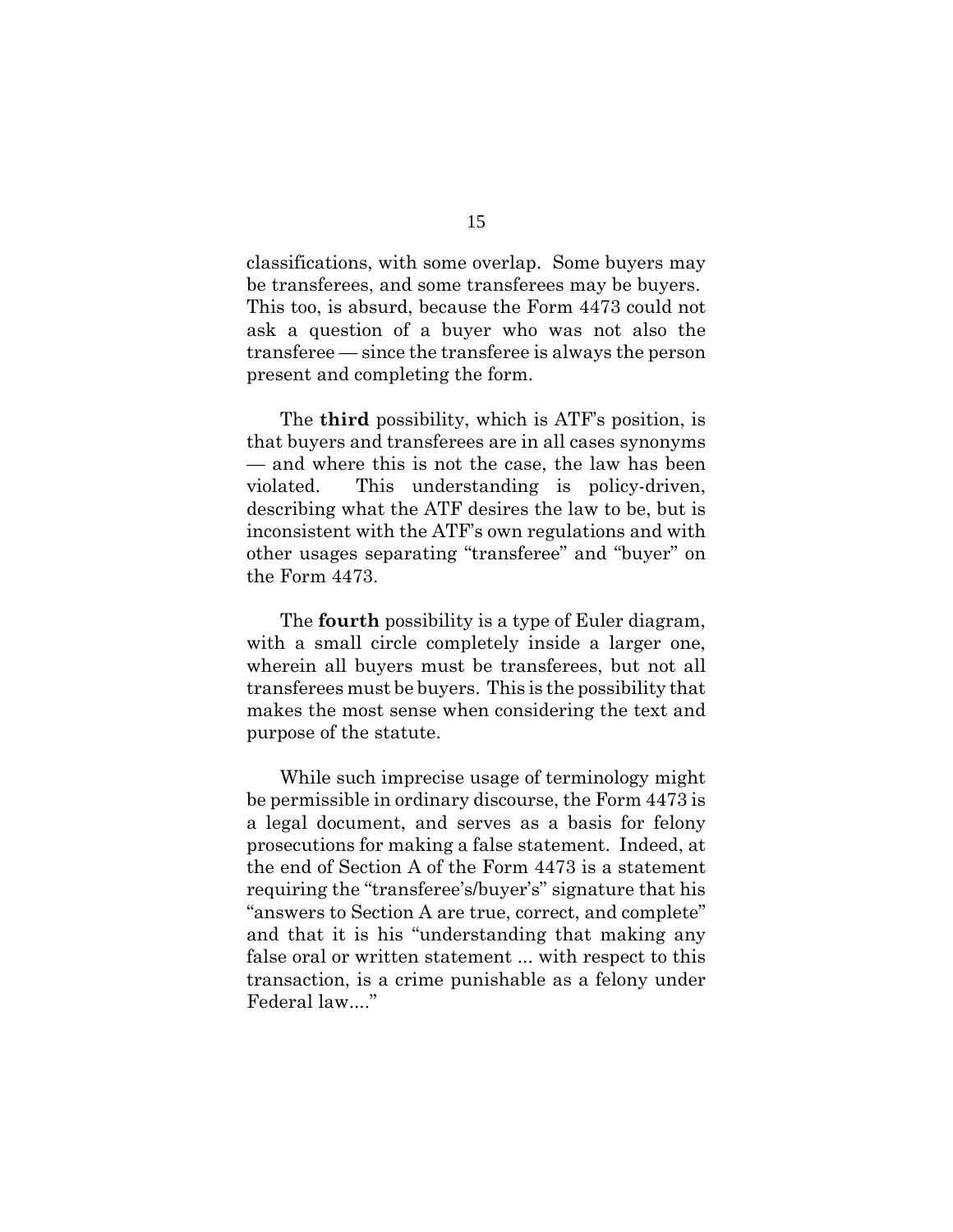In Question 11.a, the person filling out the form is warned that if he is not the "actual buyer," then the FFL is not permitted to transfer the firearm to him. But since that question is posed to "the actual transferee/buyer," not just the "actual buyer," a person who is purchasing the firearm with another person's money might reasonably infer that he is the "actual transferee," not the "actual buyer." Thus, he could reasonably determine that the warning to the "actual buyer" is inapplicable to him. Of course, the instructions on page 4 could dispel any such inference, but only if the forward slash is perceived as connoting that there is no real difference between an actual transferee and an actual buyer. Instead of introducing clarity, the instructions continue the ambiguity.

Although the instructions to Question 11.a. are designed to clarify who is an "actual transferee/buyer," they may very well be a cause for confusion. Consider Petitioner Abramski, for example. The instructions state that an actual buyer/purchaser includes a person who buys a firearm as a gift for another. Although Abramski did not pay for the firearm for his uncle, he did make a gift to his uncle in the form of using a discount to which only Abramski was entitled, and a service in selecting, buying, and transporting the Glock 19 as a favor to an elderly relative. Almost certainly, Abramski was moved by a compassionate desire to help a family member, rather than by a commercial interest to make a profit or assist an ineligible person.

Finally, the instructions on the Form 4473 prohibit buying a firearm with another person's money given to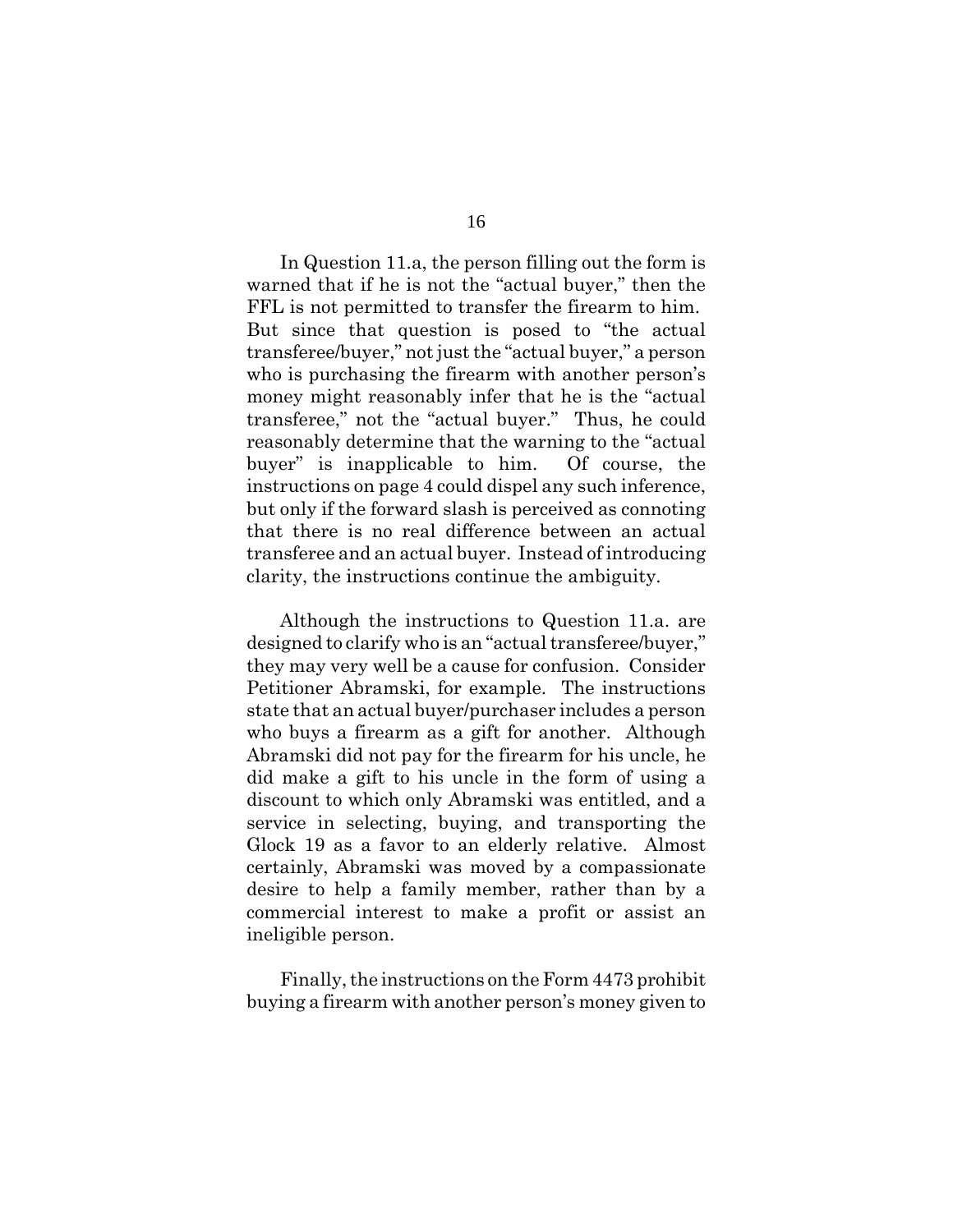the transferee **before** the sale, but permit buying one with one's own money. Here, Abramski clearly purchased the firearm with his own money, since he was reimbursed three days **after** he purchased the gun. The instructions make it appear that this distinction might matter.

In short, the instructions provided to the person completing the Form 4473 would invite various behaviors which ATF can selectively investigate and recommend for prosecution.<sup>6</sup>

## **C. The Form 4473 Distinction Between a Third Party Gift and a Third Party Purchase is Arbitrary and Capricious.**

The purported rationale for the straw purchase doctrine is to keep guns out of the hands of persons who could not pass the NICS check, by preventing such persons from using another person to obtain the

<sup>&</sup>lt;sup>6</sup> Allowing the exercise of such discretionary power also puts at risk the Second Amendment right to keep and bear arms, including the right to keep and bear arms for self-defense secured in D.C. v. Heller, 554 U.S. 570 (2008). The right "to keep" is the right "'[t]o retain; not to lose,' and to have in custody." *Id*. at 582. Implicit in a right to hold, to retain in one's power or possession, is the right to acquire a firearm by purchase or gift. Otherwise, the right to keep and bear arms would belong only to those persons who could manufacture a firearm by and for themselves. Under the straw purchase theory, many persons constitutionally entitled to keep and bear a firearm for self-defense would be denied that right, ostensibly to prevent other persons not entitled to that right from obtaining a firearm by third-party purchase. The conflict among the circuits is ripe, and the exercise of Second Amendment rights hangs in the balance.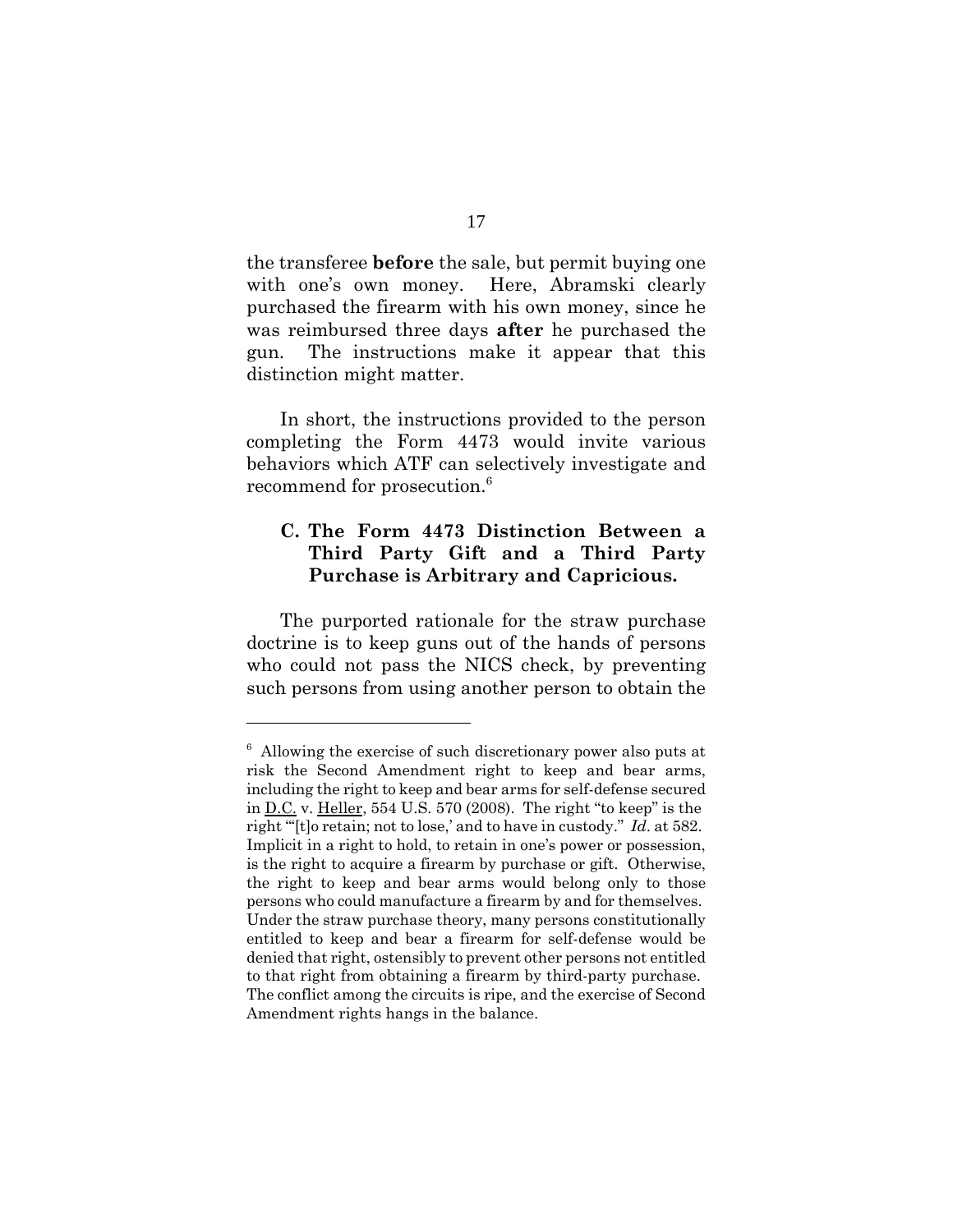firearm. *See* United States v. Nelson, 221 F.3d 1206, 1209-10 (11<sup>th</sup> Cir. 2000). An exception is made by ATF, however, for gifts. Thus, despite the purported rationale, question 11.a. of Form 4473 is both underinclusive and overinclusive. On one hand, in the case of a gift, the form does not inquire disclosure of the "actual transferee," the donee. On the other hand, in case of a third party purchase, the form demands the disclosure of the "actual transferee," the buyer. Yet, in some cases the donee would be ineligible to obtain a firearm in his own name, and the buyer would be eligible to obtain a firearm in his own name, such as was the case involving Abramski and his uncle. Had Abramski made the Glock 19 a gift, he would not be a convicted felon, even though the actual transferee in both cases was his elderly uncle. The distinction between a purchase and a gift, then, is wholly arbitrary in light of the rationale underlying the straw purchase theory.

Further evidence of the ATF's arbitrary and capricious use of the straw purchase doctrine is the agency's infamous Operation Fast and Furious. In that operation, the ATF intentionally facilitated straw purchases for over 2,000 firearms. Unlike Abramski's purchase which went to a law abiding citizen, the firearms acquired through ATF's straw purchases went to Mexican cartel members, who obviously were ineligible to possess firearms and, in fact, used ATF's guns to commit countless murders.7 To this day, none

<sup>7</sup> *See* R. Serrano, "Police chief killed with rifle lost in ATF guntracking program," *L.A. Times*, July 5, 2013, www.latimes.com/news/nation/nationnow/la-na-nn-atf-fast-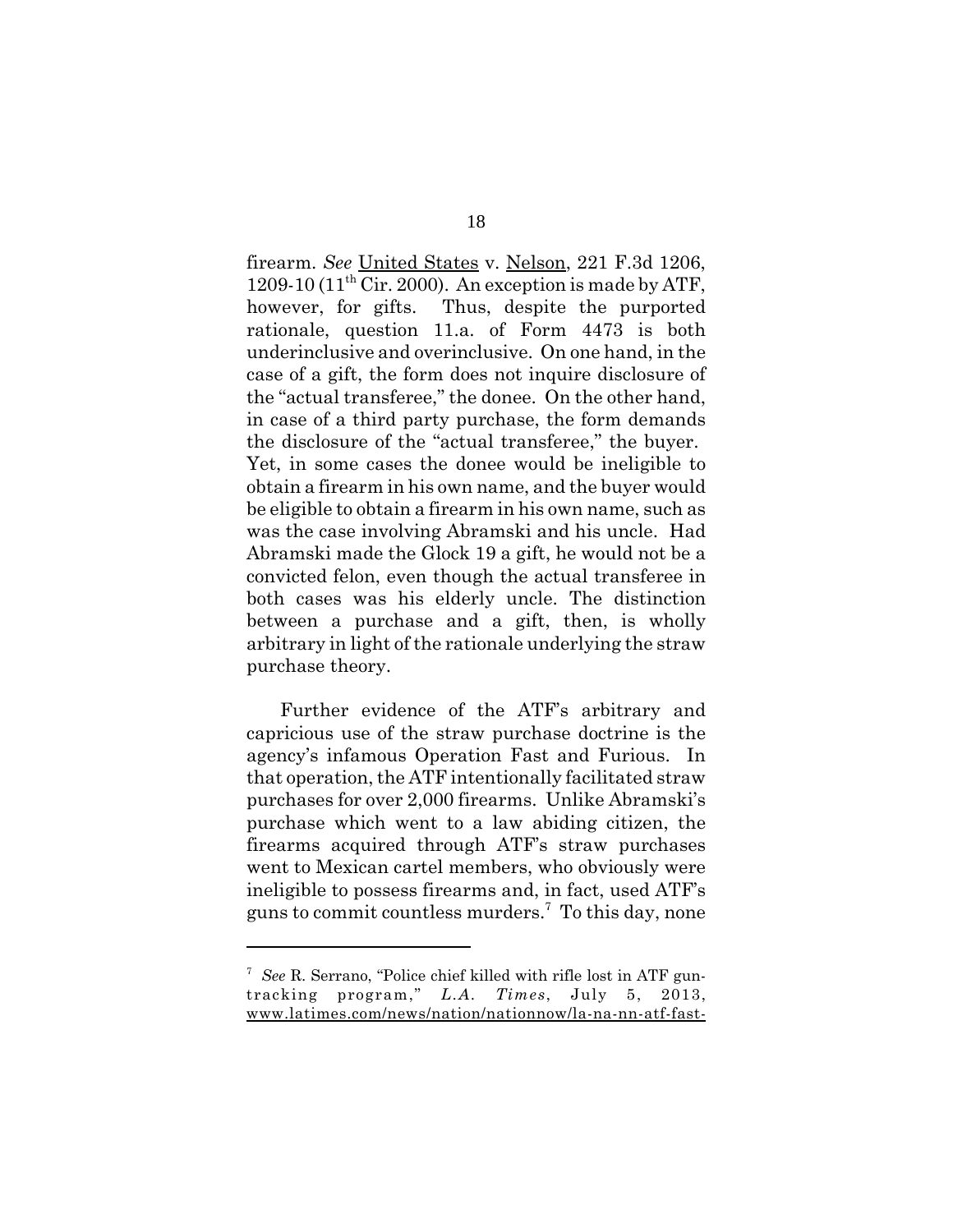of the federal agents, including ATF personnel, who facilitated those unlawful (and ultimately tragic) straw purchases have been charged with any crime.<sup>8</sup> Yet, Abramski has been prosecuted for helping his elderly, law abiding uncle obtain a firearm for self-defense.

Because question 11.a. does not reflect a coherent policy of keeping firearms out of the hands of ineligible persons, and is arbitrary and capricious, it cannot form a legitimate legal basis for the charge against Abramski.

## **D. Congress Has Not Enacted Any Law Authorizing the Prevention of Straw Purchases of Firearms From Licensed Firearm Dealers.**

As demonstrated by the Petition, ATF policy as expressed in its Form 4473 has become the operative law governing straw purchases in those Circuits that have followed the lead of the Sixth and Eleventh Circuits. The Court of Appeals for the Eleventh Circuit expressed this policy decision as follows: "If an ineligible buyer could simply use a 'straw man' or agent to obtain a firearm from a licensed dealer, the statutory scheme (prohibiting sales to ineligible

furious-20130705,0,2692834.story.

<sup>8</sup> *See generally* D. Wagner, "Family of slain border agent Brian Terry calls for prosecution of feds," *The Arizona Republic*, Dec. 15, 2011, http://www.azcentral.com/arizonarepublic/local/articles/ 2011/12/15/20111215family-slain-border-agent-calls-prosecution -feds.html.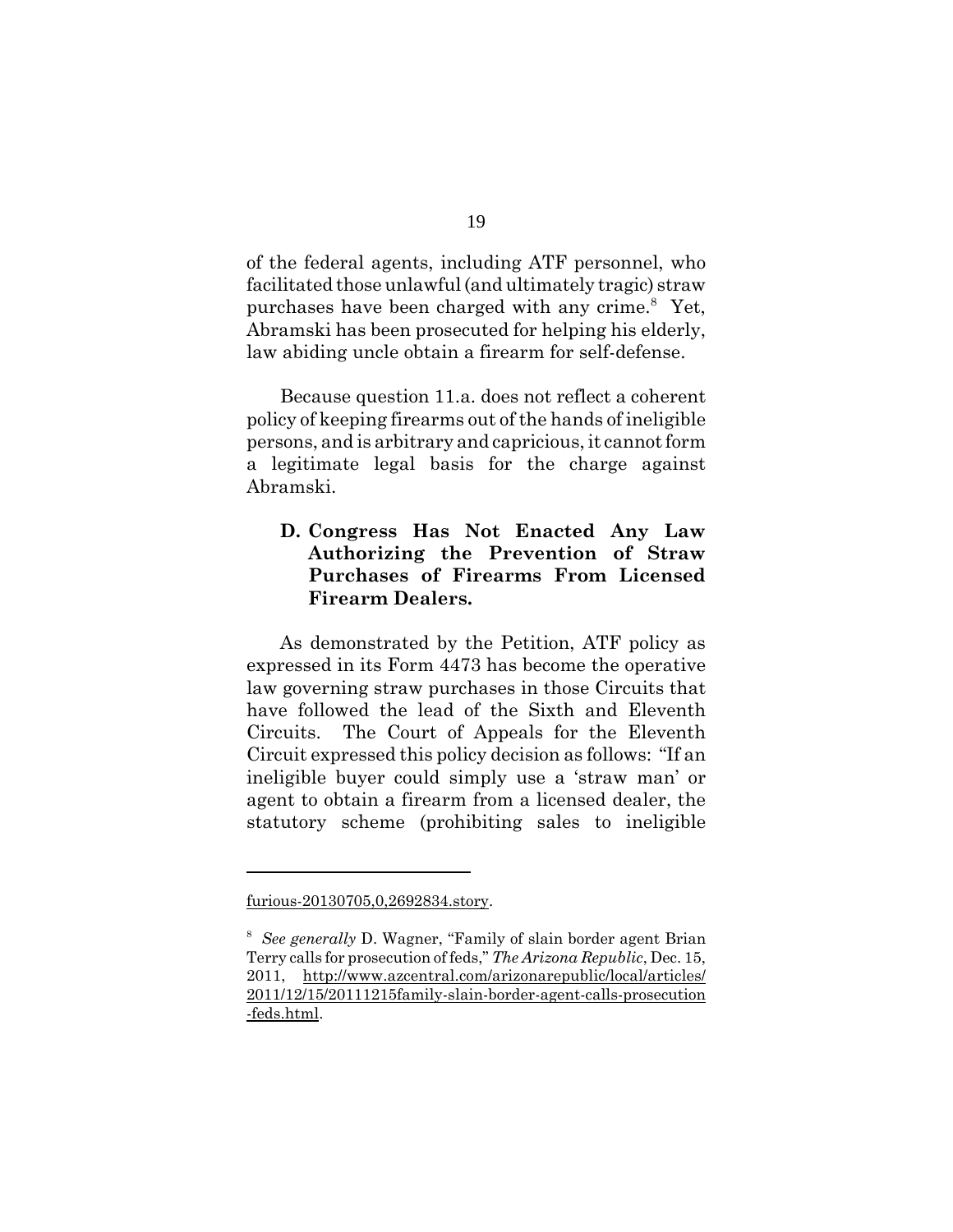buyers) would be too easily defeated." Nelson, 221 F.3d at 1209. As a justification for creating new law, the court claimed that: "Surely, Congress could not have intended to allow such easy evasion of a comprehensive scheme." *Id.* at 1210.

But the intent of Congress is not found in the bosom of a court. Rather, it is found by a careful analysis of the language in the applicable statutes and regulations. *See* Lamie v. United States Trust, 540 U.S. 526, 534 (2004) ("The starting point in discerning congressional intent is the existing statutory text ... and not the predecessor statutes.") Instead of examining the relevant statutory and regulatory texts, the court of appeals below based its decision on the text of the ATF Form that, unless the transferee is the "actual buyer" of the firearm, the sale is illegal. *See* Abramski II, 706 F.3d at 316.

Under the canon of statutory construction set forth in Lamie, the court's starting point should have been the congressional language in the Brady Bill, codified in 18 U.S.C.  $\S 922(t)$ , subsection (1)(C) of which spells out the duty of the transferor to verify the identity of a single transferee by "examining a valid identification document," such as a state-issued driver's license with the transferee's picture on it. ATF's curious "straw purchase" doctrine impermissibly substitutes for this statutorily mandated identification process a duty to verify the identify of some other transferee who is not there, who the ATF Form 4473 dubs to be the "actual transferee/buyer." In sum, the straw purchase doctrine requires an FFL to verify the identity of **two (or more) transferees**, in violation of the canon of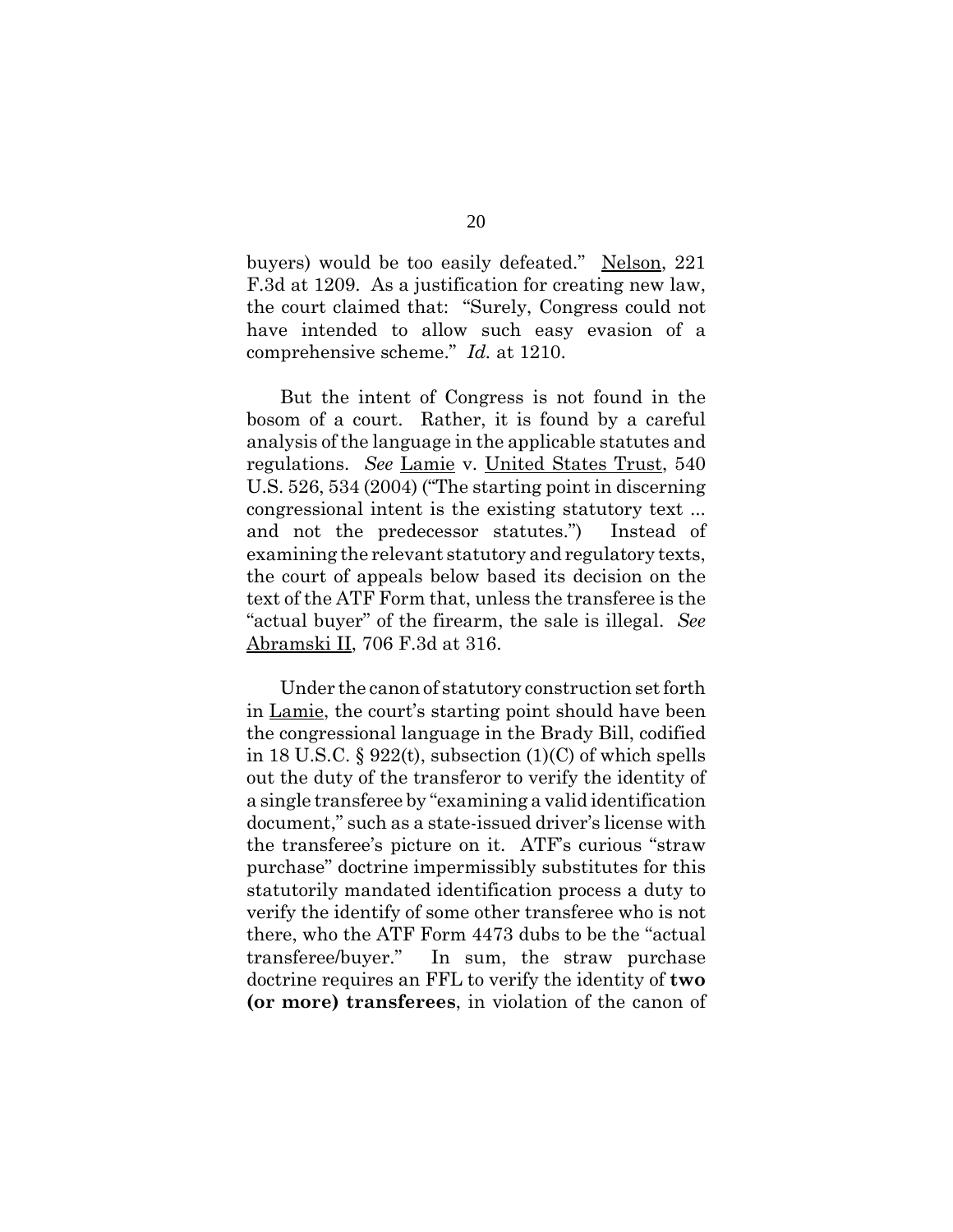construction against "read[ing] an absent word into the statute." Lamie, 540 U.S. at 538.

In its zeal, the ATF (aided by the court of appeals below) has filled in what is perceived to be a "gap in the Brady regulatory apparatus process." *See* J. Jacobs and K. Potter, "Keeping Guns out of the Wrong Hands: The Brady Law and Limits of Regulation," 86 J. OF CRIM. LAW AND CRIMINOLOGY 93, 107 (1995). This "gap," however, was not the product of congressional oversight, but a reflection of the legislative process of cobbling together a bill that could pass both houses of Congress in an intensely fought battle over gun control on Capitol Hill. *See* R. Aborn, "The Battle Over the Brady Bill," *supra*.

Firearms legislation in the United States is usually fraught with such controversy and, for that reason, filled with compromises. These compromises may look like inordinate gaps to judges, but they are oftentimes necessary to forge a winning coalition to obtain passage of a bill. Thus, courts must look at the text of the law that was actually enacted by Congress, rather than affirming the actions of unelected ATF bureaucrats who bypassed the regulatory process to add a new provision to the law by fiat. The intent of Congress cannot be replaced by judicial reasoning, and certainly not by the unfettered discretion of an executive agency.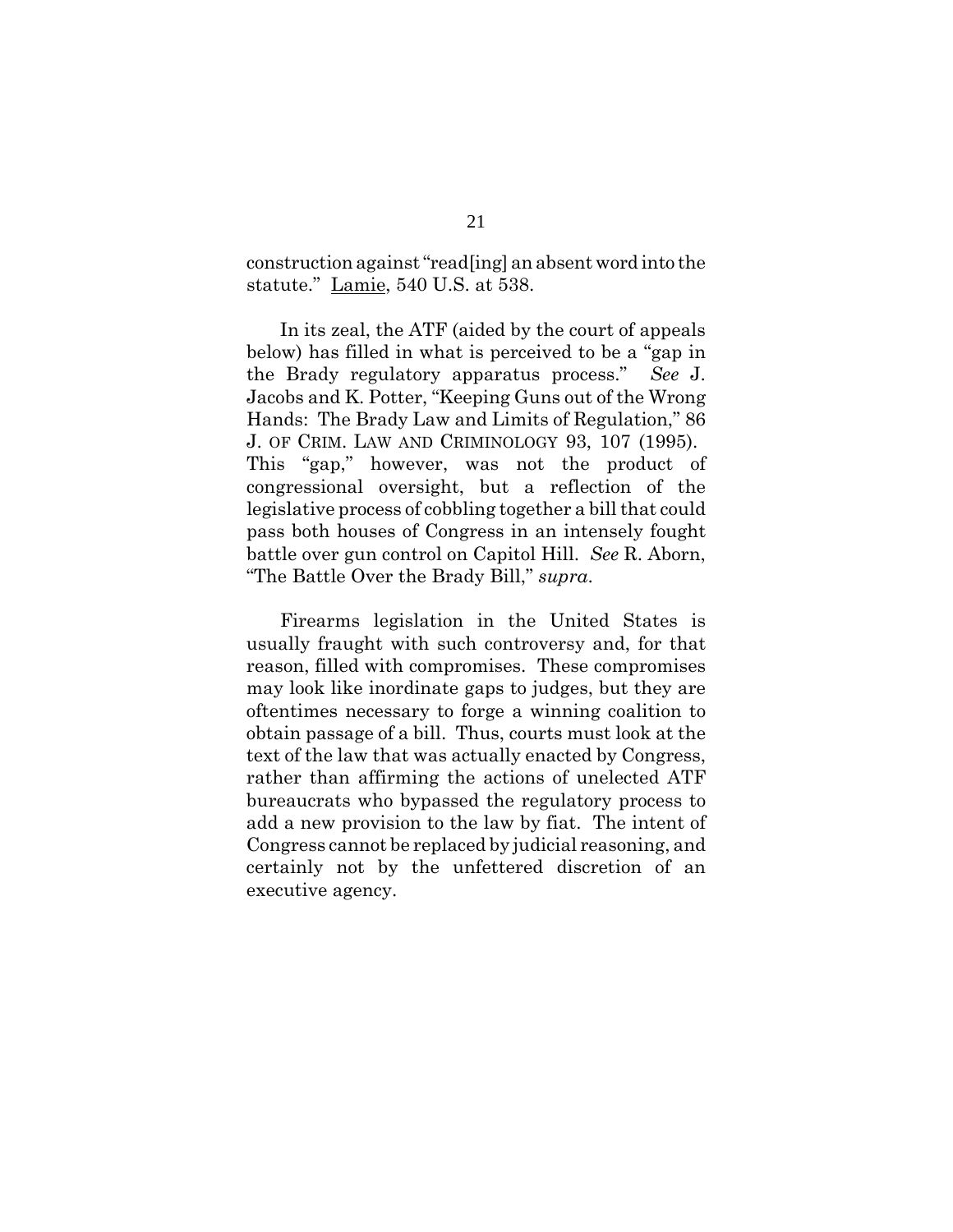## **E. Congress Has Thus Far Declined to Enact the ATF "Straw Purchase" Doctrine into Law.**

After the Newtown, Connecticut mass shooting that killed 20 children in December 2012, there was a flurry of activity in the United States Senate to respond to the tragedy. *See* J. Steinhauer, "Senate Panel Approves two Gun Control Bills," *The New York Times* (March 12, 2013). Democratic Senators Leahy and Durbin introduced S. 54 – the "Stop Illegal Trafficking in Firearms Act of 2013." The featured provision of that bill was its section punishing and deterring the straw purchase of firearms. The operative provision stated as follows:

Any person ... who knowingly purchases any firearm for, on behalf of, or with the intent to transfer it to any other person ... shall be fined under this title, and imprisoned not more than 20 years or both. [*Id*., section 3 (adding new section 932(a) to Title 18, United States Code, Chapter 44).]

The only exception to this prohibition was any "firearm that is lawfully purchased by a person ... to be given as a bona fide gift to the recipient who provided no service or tangible thing of value to acquire the firearm." *Id.*, section 932(b)(1).

Hailed by gun control advocates as a step in the right direction, the bill almost died in committee, until it was amended to prohibit only purchases where the purchaser knows or has reason to believe that the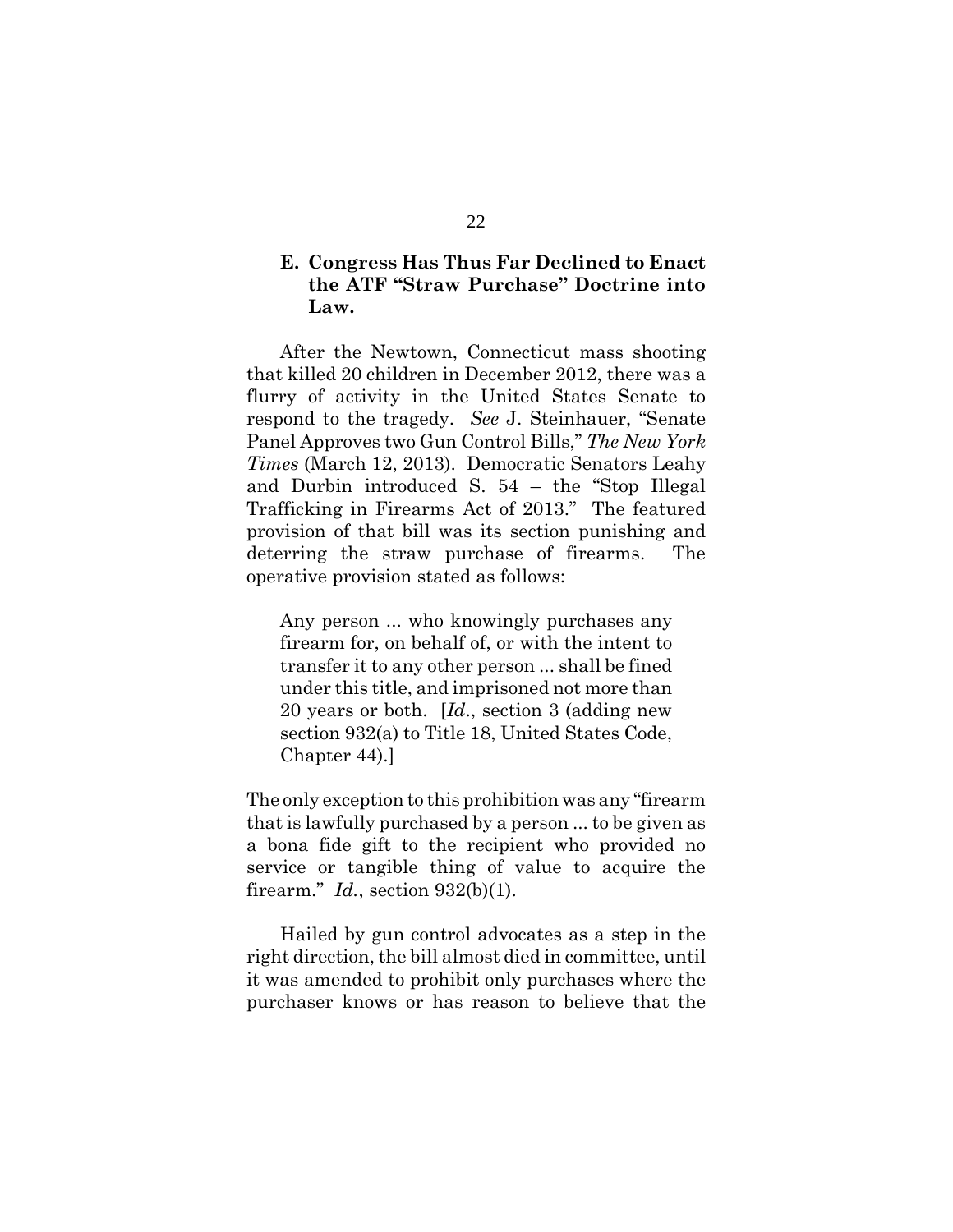person for whom the firearm was being purchased was not eligible to receive the firearm under federal or state law. *See* E. Donga, "Leahy's 'Straw Purchase' Firearms Bill Clears Committee," *Times Argus* (March 8, 2013). *The New York Times* incorrectly reported that Leahy's initial straw purchase bill was already a crime, and that the original bill only ratcheted up the penalty. *See* J. Steinhauer's "Senate Panel Approves Two Gun Control Bills," *supra. See also* 18 U.S.C. § 922(d). But the first proposal was already a crime only because the ATF said so and the court permitted it. In reality, had the original Leahy/Durbin bill made it out of committee, it would have changed the law, by conforming the U.S. Code with ATF's currently illegitimate "straw purchase" doctrine.<sup>9</sup>

As the United States District Court for the Northern District of Alabama observed in United States v. Dollar, 25 F. Supp. 2d 1320 (N.D. Ala. 1998), the ATF changed the law without legislation or regulation, simply by changing the Form 4473. Previously, the Form 4473 had contained a prohibition on transfer when an eligible person was buying a firearm for an ineligible person. However, in 1995 the ATF changed this language to include a prohibition on transfer even when one eligible person was buying it for another eligible person. *See id.*, 25 F. Supp. 2d at

<sup>&</sup>lt;sup>9</sup> The only difference between the proposed bill and the current ATF straw purchase policy would have been an additional exception for a purchase of a firearm "to be given to a bona fide winner of an organized raffle, contest, or auction...." S. 54, section 932(b)(2).